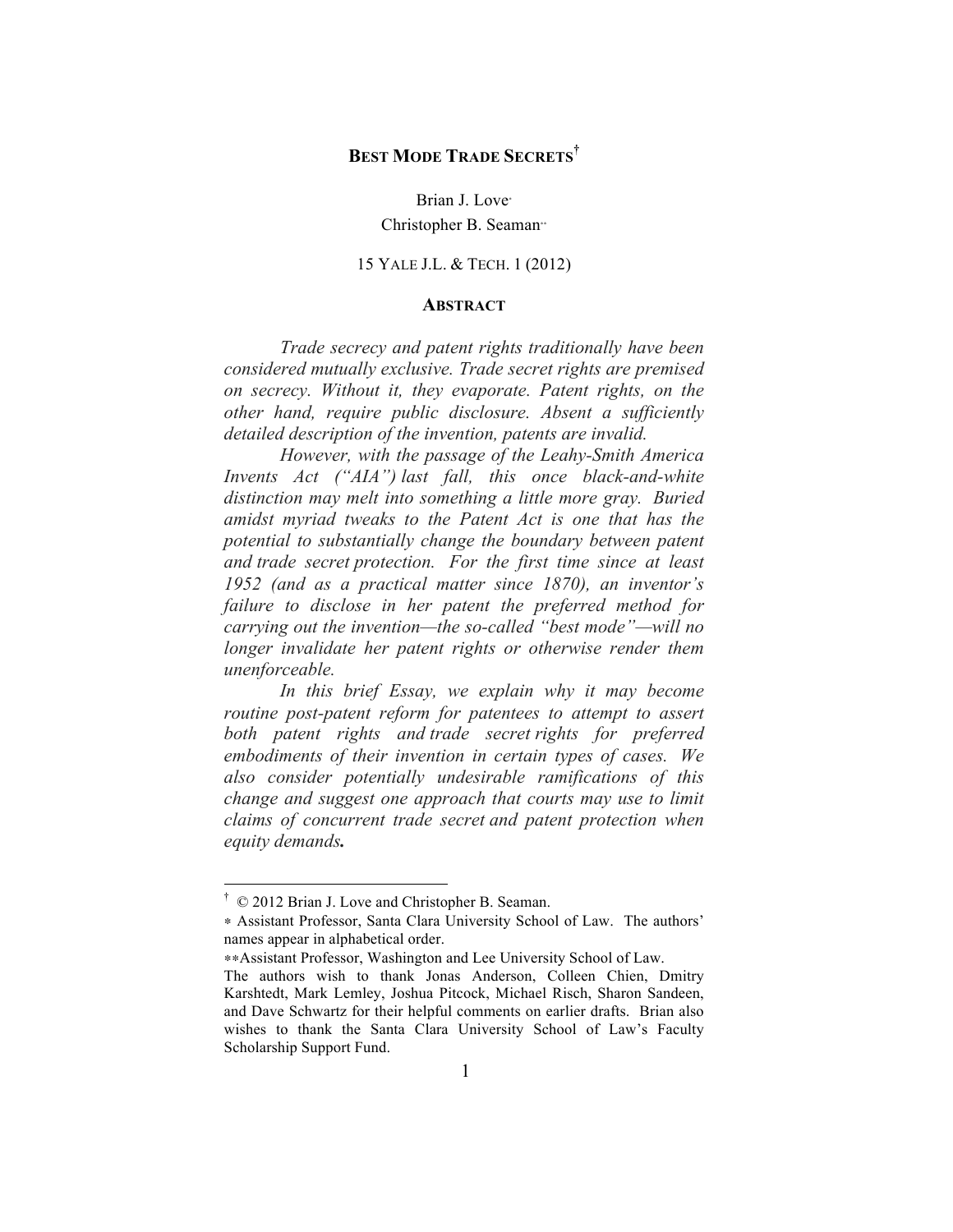# **TABLE OF CONTENTS**

|  | I. THE TRADE SECRET-PATENT DICHOTOMY AND                                         |  |
|--|----------------------------------------------------------------------------------|--|
|  |                                                                                  |  |
|  | III. CONCURRENT PATENT AND TRADE SECRET<br>A. Could Concurrent Protection Become |  |
|  |                                                                                  |  |
|  | B. The Costs and Benefits of Concurrent                                          |  |
|  | C. A Potential Response to Best Mode                                             |  |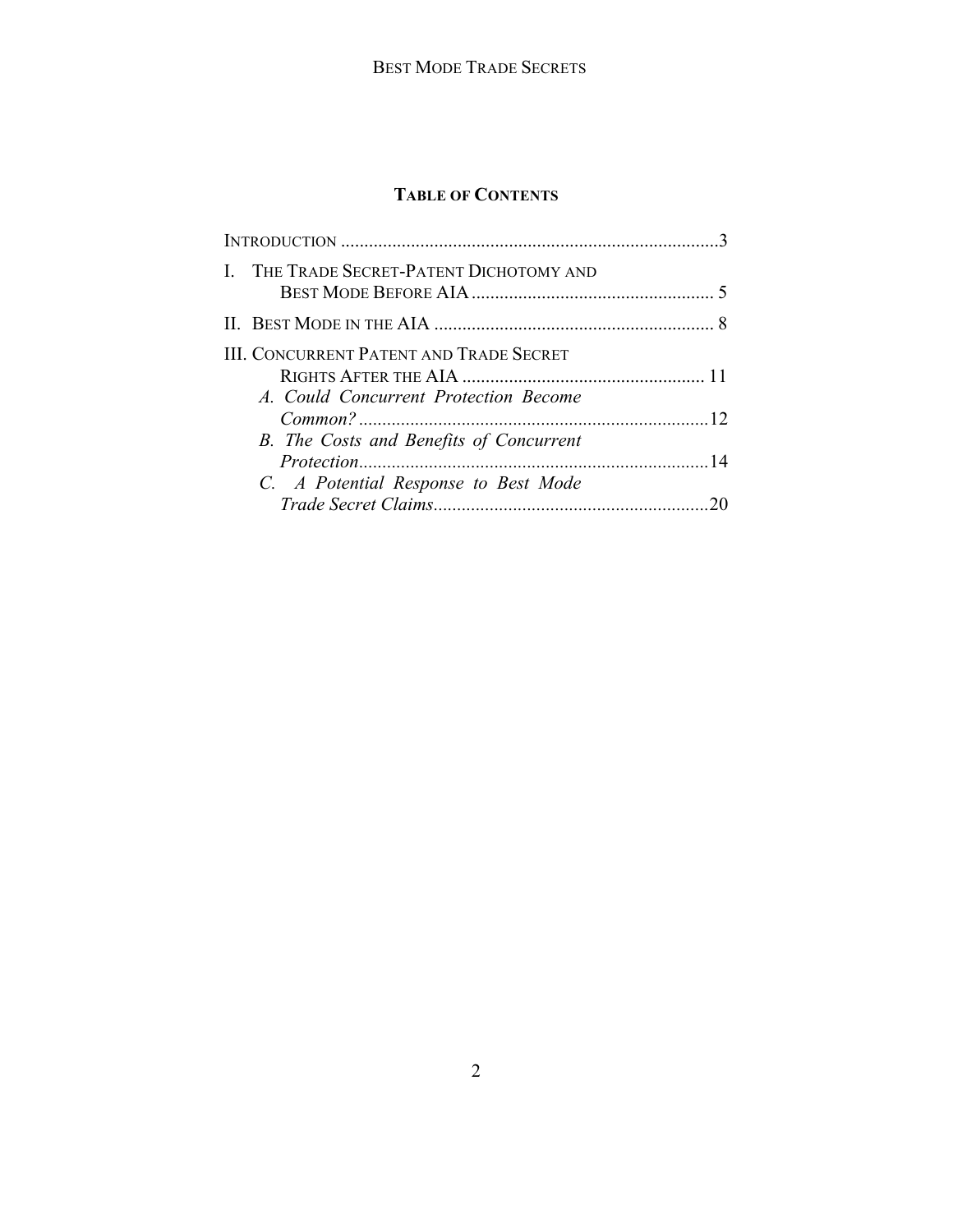#### **INTRODUCTION**

Traditionally, trade secrecy and patent rights have been considered mutually exclusive.<sup>1</sup> Trade secret rights are premised on secrecy. Without it, they evaporate.<sup>2</sup> Patent rights, on the other hand, require public disclosure.<sup>3</sup> Absent a sufficiently detailed description of the invention, patents are invalid.<sup>4</sup>

However, with the passage of the Leahy-Smith America Invents Act  $("AIA")^5$  last fall, this once black-and-white distinction may melt into something a little more gray. Buried amidst myriad tweaks to the Patent Act is one that has the potential to substantially change the boundary between patent and trade secret protection. For the first time since 1952, and as a practical matter since 1870, an inventor's failure to disclose in her patent the preferred method for carrying out the invention—the so-called "best mode"—will no longer invalidate her patent rights or otherwise render them unenforceable.<sup>6</sup> This reform lowers patent

 <sup>1</sup> *See, e.g.*, Michael Risch, *Trade Secret Law and Information Development Incentives*, *in* THE LAW AND THEORY OF TRADE SECRETS: A HANDBOOK OF CONTEMPORARY RESEARCH 152, 167-68 (Rochelle C. Dreyfuss & Katherine J. Strandburg eds., 2009) ("Patent law and trade secret law cannot be coextensive because trade secrets must be secret and patents must be publicly disclosed.").

<sup>2</sup> *See* RESTATEMENT (THIRD) OF UNFAIR COMPETITION § 39 (1995) (defining a trade secret as "any information that can be used in the operation of a business or other enterprise and that is sufficiently valuable and secret to afford an actual or potential economic advantage over others.").

<sup>&</sup>lt;sup>3</sup> *See* Pfaff v. Wells Elecs., Inc., 525 U.S. 55, 63 (1998) ("The patent system represents a carefully crafted bargain that encourages . . . the public disclosure of new and useful advances in technology, in return for an exclusive monopoly for a limited period of time.").

<sup>4</sup> *See* 35 U.S.C. § 112 (2006) ("The specification shall contain a written description of the invention . . . in such full, clear, concise, and exact terms as to enable any person skilled in the art to which it pertains . . . to make and use the same, and shall set forth the best mode contemplated by the inventor of carrying out his invention."); *In re* Wright, 999 F.2d 1557, 1561 (Fed. Cir. 1993) ("[T]o be enabling, the specification of a patent must teach those skilled in the art how to make and use the full scope of the claimed invention without 'undue experimentation.'").

 $<sup>5</sup>$  Leahy-Smith America Invents Act, Pub. L. No. 112-29, 125 Stat. 284 (2011)</sup> (codified in scattered sections of 35 U.S.C.).

<sup>6</sup> AIA § 15(a) (codified at 35 U.S.C.A. § 282(a)(3)(A)) (West 2012) (effective Sept. 16, 2011). The Patent Act of 1952 was the first to require disclosure of the best mode for all classes of inventions. Patent Act of 1952, ch. 950, § 112, 66 Stat. 792, 798 (codified as amended at 35 U.S.C. § 112 (2006)). The Patent Act of 1870 demanded disclosure of the best mode for practicing the patented invention, but this early requirement applied only to machine patents. *See*  Patent Act of July 8, 1870, ch. 230, § 26, 16 Stat. 198. However, the lion's share of patents issued in the nineteenth and early twentieth centuries covered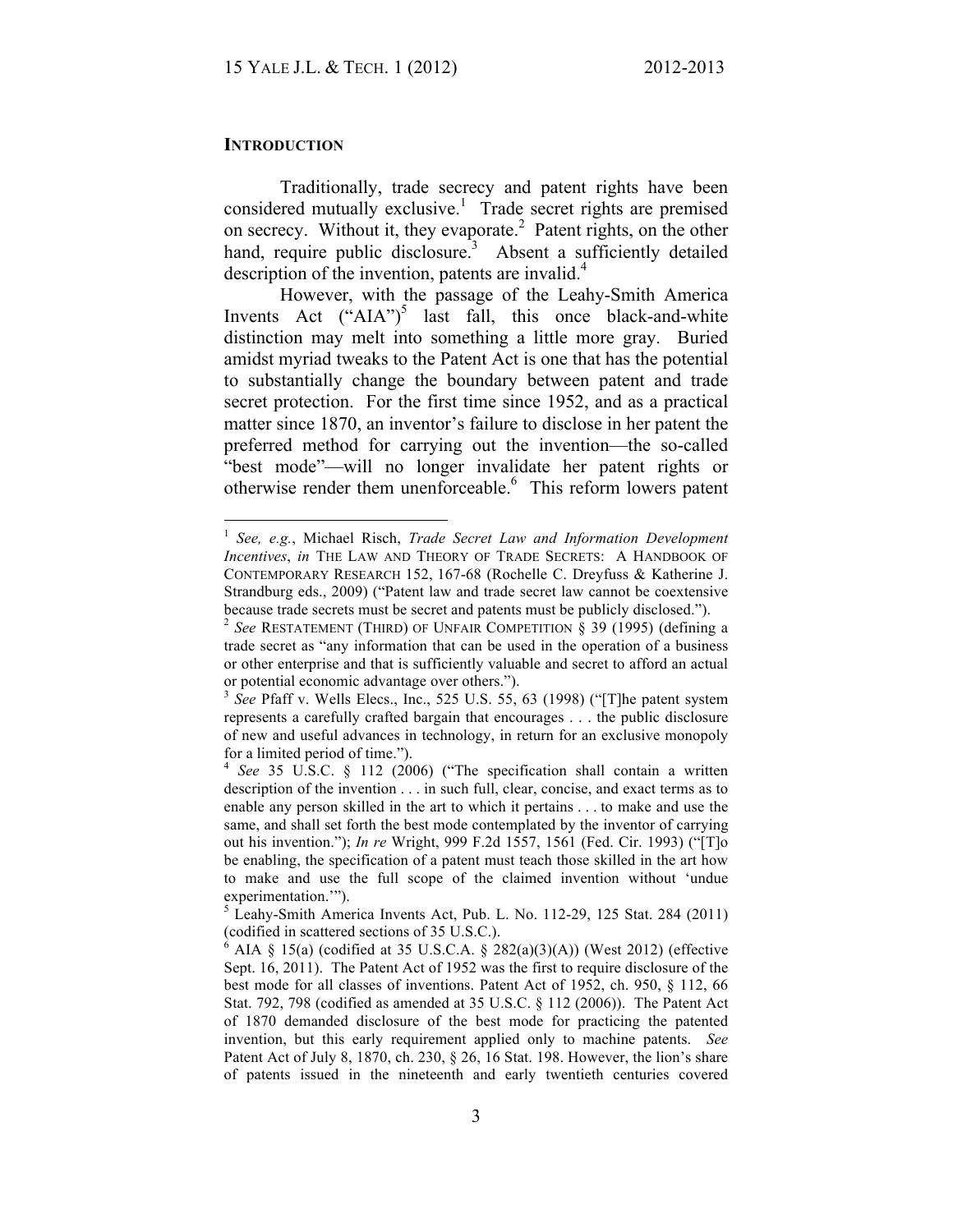applicants' disclosure incentives and may usher in a new era of patent practice in which inventors attempt to secure both twentyyear patent terms and possibly indefinite trade secret protection for their inventions—an outcome that Congress may not have considered before passing the  $law$ .<sup>7</sup> Patent owners, applicants, attorneys, and courts will soon have to navigate the implications of this important change. $8$ 

In this brief Essay, we explain why it may become routine after patent reform for patentees to attempt to assert both patent rights and trade secret rights for preferred embodiments of their invention in certain types of cases. We also consider potentially undesirable ramifications of this change and suggest one approach courts may use to limit claims of concurrent trade secret and patent protection when equity demands.

 $\overline{a}$ 

mechanical inventions. *See, e.g.*, Robert P. Merges, *As Many as Six Impossible*  Patents Before Breakfast: Property Rights for Business Concepts and Patent *System Reform*, 14 BERKELEY TECH. L.J. 577, 585 (1999) ("Everyone knew that manufactures and machines were at the core of the patent system. Agricultural and industrial machinery was almost synonymous with 'patents.'"); B. ZORINA KHAN, THE DEMOCRATIZATION OF INNOVATION: PATENTS AND COPYRIGHTS IN AMERICAN ECONOMIC DEVELOPMENT, 1790-1920, at 72 tbl.3.2 (2005) (breaking-down patents issued during the 1840s by technology). <sup>7</sup> *Compare* Tun-Jen Chiang, *Guest Post on Best Mode by Tun-Jen Chiang: Was* 

*Congress Dumb, or Was It Lying?–A Reply to Professor Sheppard*, PATENTLY-O (Sept. 29, 2011, 4:12 pm), http://www.patentlyo.com/patent/ 2011/09/guest-post-was-congress-dumb-or-was-it-lying-a-reply-to-professor-

sheppard.html (arguing that the best mode disclosure requirement is meaningless without enforcement mechanisms and that Congress should have known this would be a consequence of the legislation), *with* A. Christal Sheppard, *Guest Post: Because Inquiring Minds Want to Know – Best Mode – Why Is It One-Sided?*, PATENTLY-O (Sept. 28, 2011, 12:42 pm), http://www.patentlyo.com/ patent/2011/09/guest-post-because-inquiring-minds-want-to-know-best-mode-

why-is-it-one-sided-.html (describing congressional intent in the AIA legislative process as removing best mode only from litigation while maintaining the requirement for disclosure). <sup>8</sup> *See infra* note 54 and accompanying text (explaining that AIA's changes to

best mode became effective upon its enactment on September 16, 2011). Most patent cases filed after the AIA's enactment are still at the discovery stage at the time of this Essay's publication. *See* Catherine Rajwani, *Controlling Costs in Patent Litigation*, HARBOR LAW GROUP 2 (2008), http://www.harborlaw.com/ newsletters/november.pdf (estimating that in a patent case fact discovery will last approximately 9 months from the answer deadline). Few of these cases will reach the summary judgment stage or trial—where there may be a substantive decision on best mode—until 2013. *See id.*; *see also* Mark A. Lemley, *Where to File Your Patent Case*, 38 AIPLA Q.J. 401, 416-18 tbl.6 (2010) (finding the average time to trial in a patent case is longer than two years in most districts).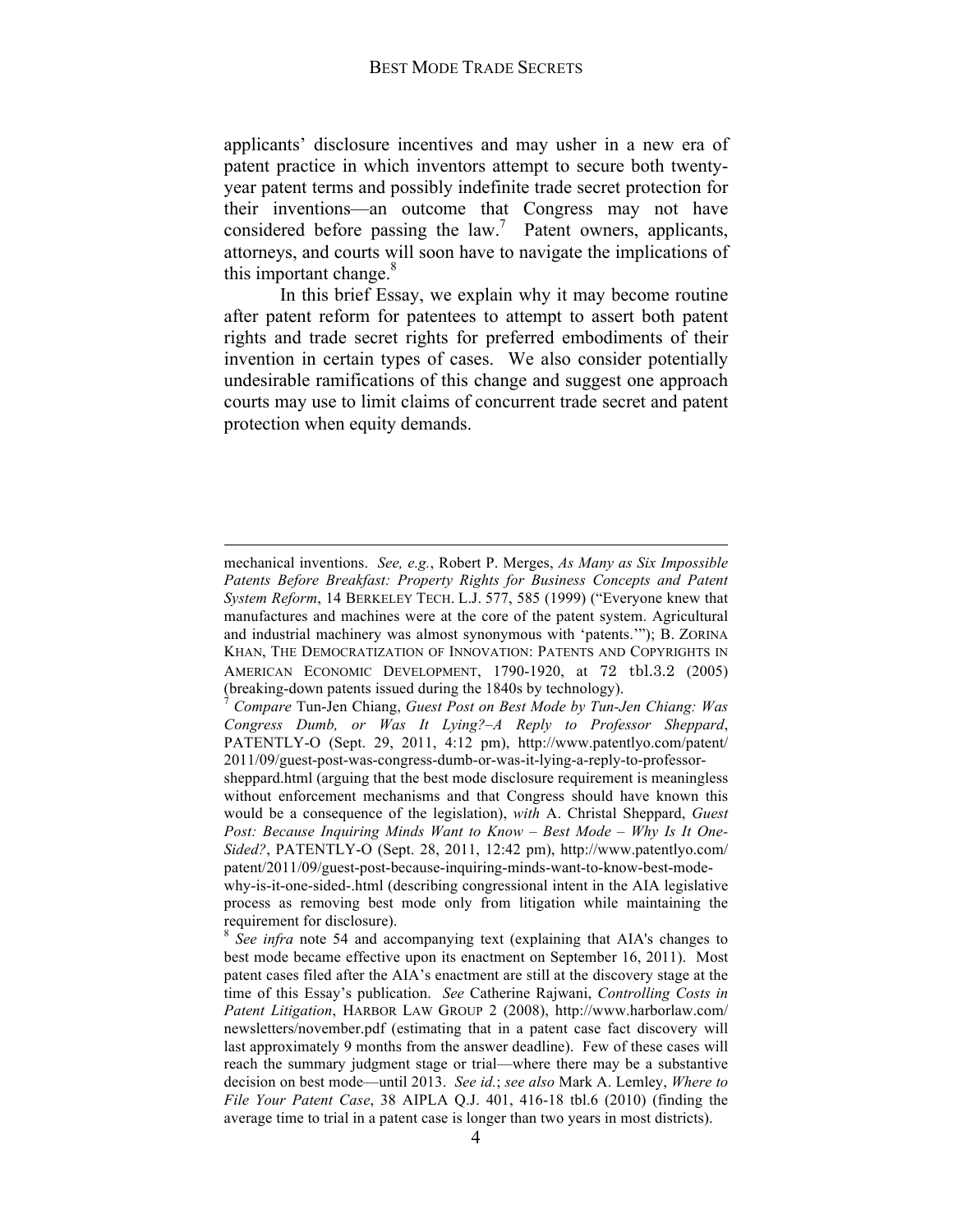# **I. THE TRADE SECRET-PATENT DICHOTOMY AND BEST MODE BEFORE AIA**

Patentees have long been obligated to disclose in their patents enough information to teach others skilled in the relevant technological field how to use the invention once their patent rights expire. This requirement, called enablement, is "part of the quid pro quo of the patent bargain"—disclosure in exchange for a limited monopoly.<sup>9</sup> Enablement, however, only serves as a floor for disclosure<sup>10</sup>—it requires a patentee to provide enough information "for a person skilled in the art to make and use the invention without undue experimentation" and nothing more.<sup>11</sup>

Best mode, $^{12}$  which is "'separate and distinct from enablement,"<sup>13</sup> helps fill the gap between enablement's minimum disclosure and the inventor's own knowledge about her preferred implementation of the invention. Its purpose "is to restrain inventors from applying for patents while at the same time concealing from the public preferred embodiments of the inventions they have in fact conceived."<sup>14</sup> Best mode requires a patent applicant "'to disclose the best mode contemplated by him, as of the time he executes the application, of carrying out the invention."<sup>15</sup> Unlike enablement, then, best mode has both subjective and objective components. The first part, which is subjective, inquires "whether the inventor considered a particular mode of practicing the invention to be superior to all other modes at the time of filing" the application.<sup>16</sup> If so, the inventor must satisfy the objective prong, which requires that she "adequately disclose. the mode  $\ldots$  considered to be superior.<sup> $17$ </sup>

 <sup>9</sup> *AK Steel Corp. v. Sollac,* 344 F.3d 1234, 1244 (Fed. Cir. 2003); *see also* Dmitry Karshtedt, *Did Learned Hand Get It Wrong? The Questionable Patent Forfeiture Rule of Metallizing Engineering,* 57 VILL. L. REV. 261, 300 (2012) ("[T]he disclosure rationale for the patent system can be framed as part of the quid pro quo of the patent system: the patentee receives a monopoly right to exclude others from practicing his or her invention in exchange for revealing technical information to the public."). <sup>10</sup> *See* Alan J. Devlin, *The Misunderstood Function of Disclosure in Patent Law*,

<sup>23</sup> HARV. J.L. & TECH. 401, 445 (2010) (explaining that "§ 112 reflects the minimum disclosure required by Congress.").<br> $\frac{11}{2}$  In re Wands, 858 F.2d 731, 735 (Fed. Cir. 1988).

<sup>&</sup>lt;sup>12</sup> *See* 35 U.S.C. § 112,  $\P$  1 (2006) ("The specification . . . shall set forth the best

mode contemplated by the inventor of carrying out his invention.").<br><sup>13</sup> Bayer AG v. Schein Pharm., Inc., 301 F.3d 1306, 1314 (Fed. Cir. 2002)<br>(quoting *In re* Gay, 309 F.2d 769, 772 (C.C.P.A. 1962)).

<sup>&</sup>lt;sup>14</sup> Teleflex, Inc. v. Ficosia N. Am. Corp., 299 F.3d 1313, 1330 (Fed. Cir. 2002).<br><sup>15</sup> Bayer AG, 301 F.3d at 1314 (quoting *In re* Gay, 309 F.2d at 772).<br><sup>16</sup> Teleflex, 299 F.3d at 1330.<br><sup>17</sup> Id.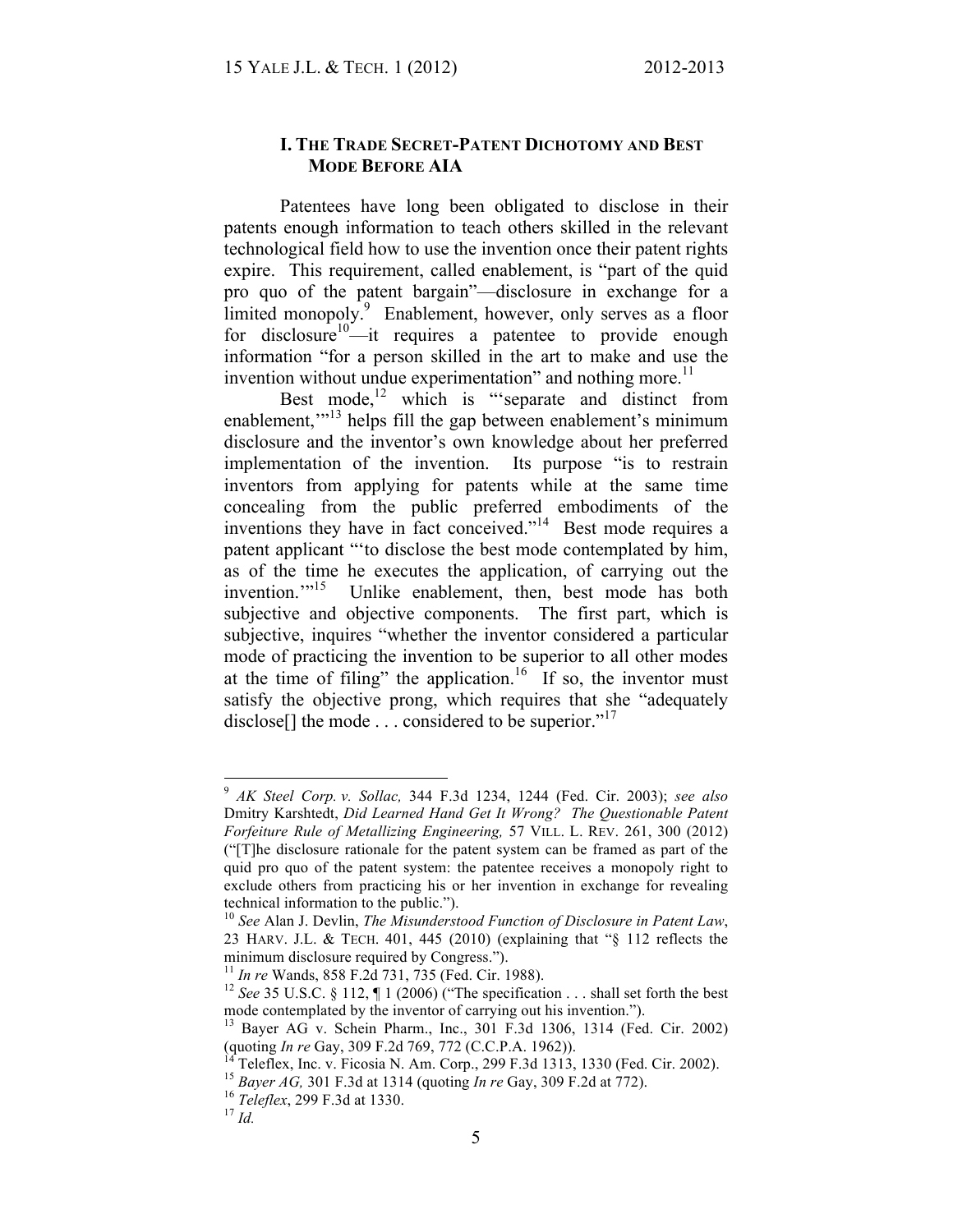In addition to teaching future generations how to make and use the patented invention (in theory, anyway<sup>18</sup>), patent law's disclosure requirements also ensure that the invention eventually enters the public domain where it can be used by all for free. Like any other public disclosure, a patentee's disclosure of the best mode excludes trade secret protection for the invention's preferred embodiment.<sup>19</sup> The Uniform Trade Secrets Act ("UTSA"), which has been adopted by 46 states,  $20$  defines a trade secret as "information . . . that . . . derives independent economic value . . . from not being generally known to, and not being readily ascertainable by proper means by, other persons who can obtain economic value from its disclosure or use. $\cdot$ <sup>21</sup> The dissemination of an alleged trade secret in a patent—or, since 1999, in a published patent application<sup>22</sup>—is antithetical to this secrecy requirement. "Publication in a patent destroys the trade secret because patents are intended to be widely disclosed." $23$  As a result, "the information contained within [a patent]," including best mode, "is

 <sup>18</sup> *See* Mark A. Lemley, *Ignoring Patents*, 2008 MICH. ST. L. REV. 19, 21-22 (noting that companies generally ignore patents in all stages of product development: when conducting research and design, when filing their own patents, when launching new products, and even after receiving initial ceaseand-desist letters from patent owners); Lisa Larrimore Ouellette, *Do Patents Disclose Useful Information?*, 25 HARV. J.L. & TECH. 531, 534 (2012) (finding in a survey of nanotechnology researchers that 55% reported never reading a single patent to obtain technical information).

<sup>19</sup> *See, e.g.*, 2 R. CARL MOY, MOY'S WALKER ON PATENTS § 7:55 (4th ed. 2011) (explaining that the disclosure required under best mode and trade secret law are

<sup>&</sup>quot;in inherent conflict"). <sup>20</sup> *See Trade Secrets Act*, NATIONAL CONFERENCE OF COMMISSIONERS ON UNIFORM STATE LAWS, http://www.uniformlaws.org/Act.aspx?title=Trade%20

Secrets%20Act (last visited Apr. 21, 2012). <sup>21</sup> UNIF. TRADE SECRETS ACT § 1(4)(i) (1985). Similarly, the *Restatement (Third) of Unfair Competition* defines a trade secret as "any information that can be used in the operation of a business or other enterprise and *that is sufficiently valuable and secret* to afford an actual or potential economic advantage over others." RESTATEMENT (THIRD) OF UNFAIR COMPETITION § 39 (1995) (emphasis added).

 $2<sup>2</sup>$  Before 1999, patent applications were not publicly disclosed by the PTO until and unless the application issued as a patent. The American Inventors Protection Act of 1999 provided that all patent applications would be published eighteen months after filing, unless the applicant requests otherwise and certifies that the invention has not and will not be the subject of an application filed in a foreign country.American Inventors Protection Act, Pub. L. No. 106-113, § 4502, 113 Stat. 1501 (1999) (codified at 35 U.S.C. § 122(b)); *see* Tewari De-Ox Sys., Inc. v. Mt. States/Rosen, L.L.C., 637 F.3d 604, 612 (5th Cir. 2011) (holding that information in a published patent application cannot be a trade secret). 23 BondPro Corp. v. Siemens Power Generation, Inc., 463 F.3d 702, 706-07 (7th

Cir. 2006) (internal citation omitted).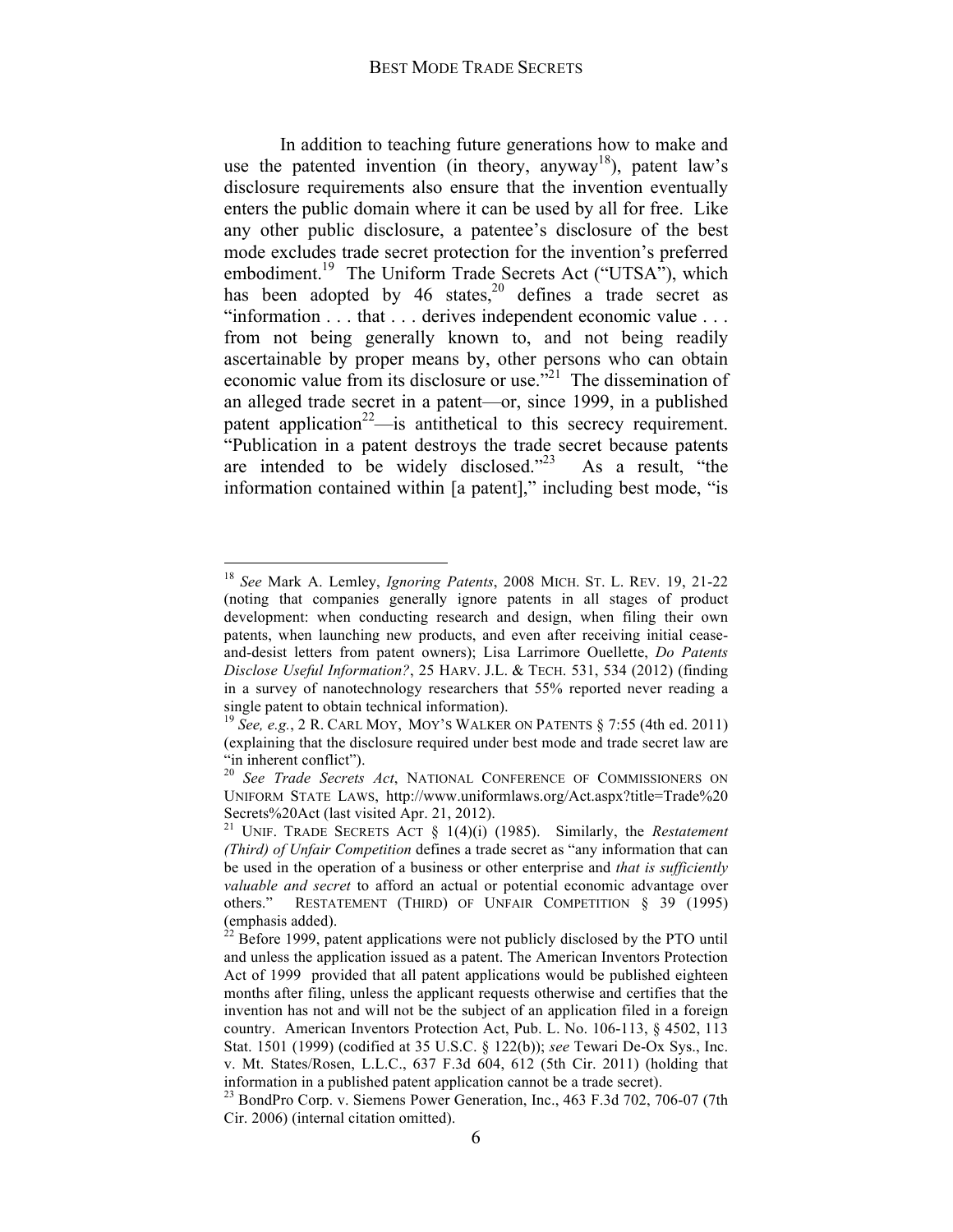ordinarily regarded as public and not subject to protection as a trade secret."<sup>24</sup>

For example, in *Chemcast Corp. v. Arco Industries Corp.*, 25 the Federal Circuit made clear that the existence of an alleged trade secret did not excuse a patentee's failure to comply with the best mode requirement. In that case, the plaintiff, Chemcast, held a patent claiming a sealing member designed to close an opening in a panel. The claim at issue contained an open-ended limitation that the locking portion of the sealing member must consist of a material exceeding a certain hardness level. $26$  The inventor's preferred material for the locking portion, a particular type of plastic specially developed for Chemcast and considered a trade secret, was not disclosed in the specification.<sup>27</sup> The Federal Circuit affirmed the district court's conclusion that the inventor improperly concealed the best mode because "skilled practitioners could neither have known what [his] contemplated best mode was nor have carried it out" based on the patent's disclosure.<sup>28</sup> It further explained that the material's alleged trade secret status was not a defense to disclosure, holding that "[w]hatever the scope of [the] asserted trade secret, to the extent it includes information known by [the inventor] that he considered part of his preferred mode, section 112 requires that he divulge it."<sup>29</sup>

Under the 1952 Patent Act, an inventor's failure to disclose best mode during patent prosecution could result in a rejection by the patent examiner. $30\,$  In practice, however, this was extremely uncommon because it required "the examiner to conclude that the inventor, at the time of filing the application, actually knew of a better mode of practicing the claimed invention."<sup>31</sup> Rather, the primary means of enforcing best mode was in litigation. Failure to disclose best mode in an issued patent was a defense to infringement and would render the patent invalid.<sup>32</sup> In addition, the intentional concealment of best mode also could result in a

 $24$  On-Line Tech., Inc. v. Bodenseewerk Perkin-Elmer, 386 F.3d 1133, 1141 (Fed. Cir. 2004).

<sup>&</sup>lt;sup>25</sup> 913 F.2d 923 (Fed. Cir. 1990).<br>
<sup>26</sup> *Id.* at 925.<br>
<sup>27</sup> *Id.* at 929.<br>
<sup>28</sup> *Id.* at 930.<br>
<sup>29</sup> *Id.* 30 Ryan G. Vacca, *Patent Reform and Best Mode: A Signal to the Patent Office or a Step Toward Elimination?*, 75 ALB. L. REV. 279, 293 (2012).<br><sup>31</sup> *Id.* at 294.<br><sup>32</sup> *See, e.g.*, U.S. Gypsum Co. v. Nat'l Gypsum Co., 74 F.3d 1209, 1211 (Fed.

Cir. 1996).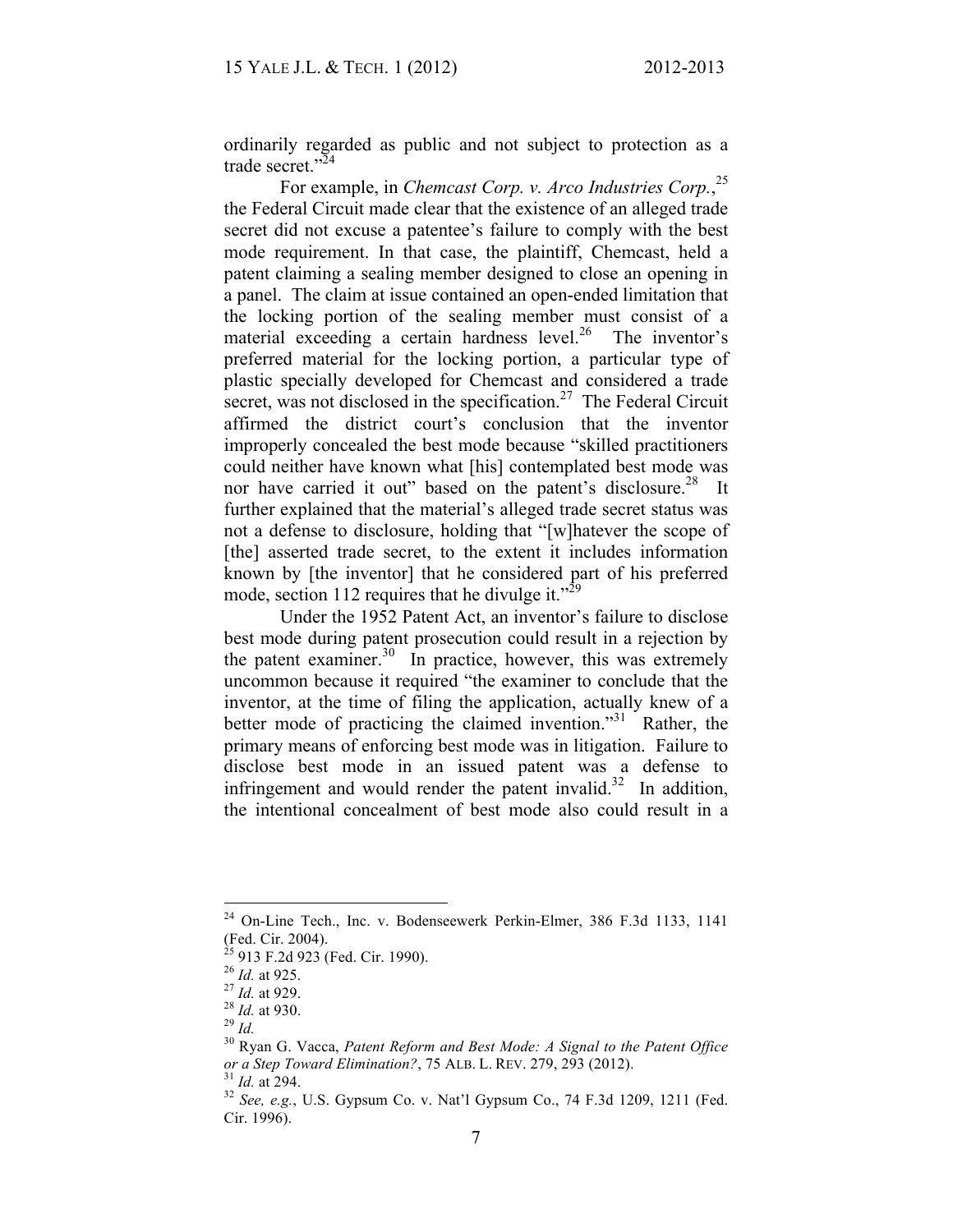finding of inequitable conduct, which would render the patent unenforceable. $\frac{3}{2}$ 

### **II. BEST MODE IN THE AIA**

After years of unsuccessful attempts to reform patent law, <sup>34</sup> the AIA was signed into law on September 16, 2011. The AIA formally retained the best mode requirement in section 112 of the Patent Act, while at the same time eliminating the most important mechanism by far for enforcing that requirement. Specifically, section 15 of the AIA provides that "failure to disclose the best mode shall not be a basis on which any claim of a patent may be cancelled or held invalid or otherwise unenforceable.<sup>35</sup> Thus, post patent reform, "patents applicants must disclose the best mode to receive a patent, but in the event a patent is obtained despite a failure to comply with section 112's best mode requirement no challenge to the patent rights can be made on this failure.<sup>356</sup>

This unusual result appears to be a compromise between those who wanted to preserve best mode in some fashion and those who wanted to eliminate it entirely. Influenced by the National Academies' 2004 report *A Patent System for the 21st Century*, 37 opponents cited several reasons for abolishing best mode. First, they argued that best mode "significantly increase[d] the expense and complexity of litigation" because it required extensive discovery into the inventor's subjective belief regarding whether she had a preferred implementation of the invention at the time of the patent application's filing.<sup>38</sup> As a result, they claimed, best

 <sup>33</sup> *See, e.g.*, Consol. Aluminum Corp. v. Foseco Int'l Ltd., 910 F.2d 804, 807  $($ Fed. Cir. 1990).

<sup>34</sup> For additional discussion of the legislative history of patent reform and best mode, see Joe Matal, *A Guide to the Legislative History of the America Invents Act: Part II of II*, 21 FED. CIR. B.J. 539, 581-84 (2012); Wesley D. Markham, *Is Best Mode the Worst? Dueling Arguments, Empirical Analysis, and Recommendations for Reform*, 51 IDEA 129, 157-61 (2011); and Vacca, *supra* 

note 30, at 290-293.<br><sup>35</sup> AIA § 15(a) (codified at 35 U.S.C.A. § 282(b)(3)(A) (West 2012)). The AIA also eliminates compliance with best mode as a requirement for benefiting from an earlier filing date for previously-filed foreign and U.S. patent applications. AIA § 15(b).<br> $36$  Vacca, *supra* note 30, at 292.

<sup>&</sup>lt;sup>37</sup> NAT'L RES. COUNCIL OF THE NAT'L ACADEMIES, A PATENT SYSTEM FOR THE 21ST CENTURY (Stephen A. Merrill et al. eds., 2004).

<sup>&</sup>lt;sup>38</sup> H.R. REP. No. 110-314, at 44 (2007); *see also* NAT'L RES. COUNCIL, *supra* note 37, at 121 ("Because the [best mode] defense depends on historical facts and because the inventor's state of mind usually can be established only by circumstantial evidence, litigation of this issue—especially pretrial discovery can be extensive and time consuming.").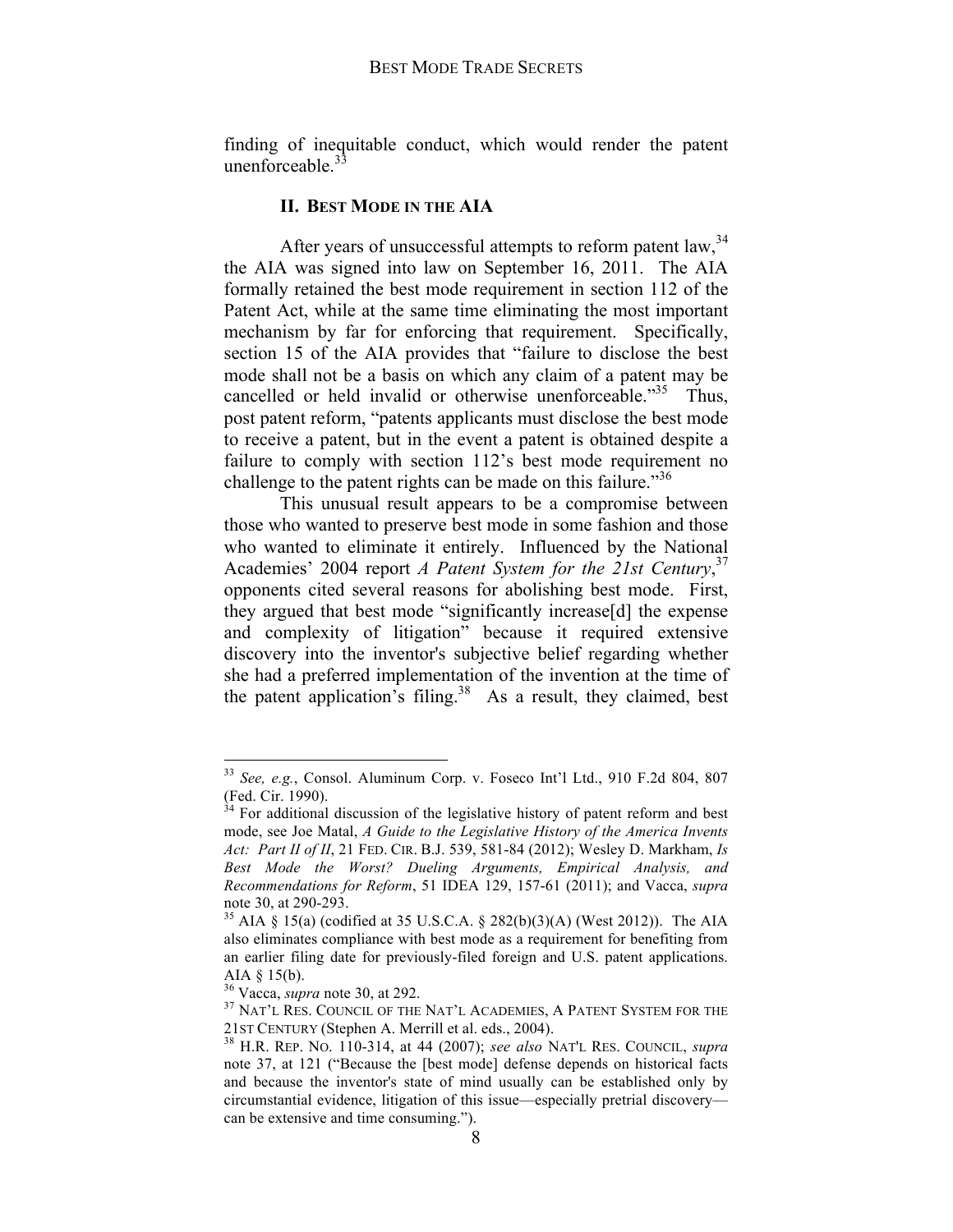mode imposed an unnecessary cost on inventors.<sup>39</sup> Second, opponents contended that best mode violations were difficult to prove because the doctrine is "inherently subjective" and "the best mode contemplated at the time of the invention may not be the best mode for practicing or using the invention years later" when the patent might wind up challenged in court.<sup>40</sup> Third, best mode was noted as inconsistent with international norms, as the requirement was unique to American law.<sup>41</sup> This imposed a burden on foreign applicants seeking patent protection in the U.S., as well as requiring domestic inventors to make a more detailed disclosure compared to foreign inventors who did not desire U.S. patent protection.42

In contrast, proponents of maintaining the best mode requirement contended it was valuable because it required an inventor seeking patent protection to make a "high quality" disclosure.<sup>43</sup> As a 2007 House Judiciary Committee report explained:

The public policy behind [best mode] goes to the heart of the reason that patents existed in the United States[:] to advance technology (the useful arts) by rewarding inventors for teaching the public how to make and use their inventions in the best, most effective way of which they are aware. Its inclusion . . . is intended to preclude a patentee from maintaining a competitive advantage after patent expiration.<sup>44</sup>

In light of these competing positions, members of the House and Senate initially split regarding best mode in patent

 <sup>39</sup> *See, e.g.*, 157 CONG. REC. E1175 (daily ed. June 23, 2011) (statement of Rep. Mike Pence) ("In my view, the best mode requirement of American law imposes

extraordinary and unnecessary costs on inventors.").<br><sup>40</sup> H.R. REP. NO. 112-98, at 52 (2011); *see also* S. REP. NO. 111-18, at 24-25 (2009); 157 CONG. REC. S1360 (daily ed. Mar. 8, 2011) (statement of Sen. Jon Kyl) (asserting that "many consider" best mode as a defense to patent infringement to be "subjective and possibly irrelevant, as the best mode may change over time").

<sup>41</sup> *See, e.g.*, H.R. REP. NO. 112-98, at 52; S. REP. NO. 111-18, at 24; *see also* NAT'L RES. COUNCIL, *supra* note 37, at 121 ("Only the United States imposes a best mode requirement.").

<sup>42</sup> *See* H.R. REP. NO. 110-314, at 44 (2009) ("The third objection to best mode is the expense it adds to international filings. Foreign patent applicants wishing to protect their inventions in the United States must amend or prepare their applications to meet a requirement that is unnecessary anywhere else.").

ADVISORY COMM. ON PATENT LAW REFORM, A REPORT TO THE SECRETARY OF COMMERCE 101 (1992). Despite this, the Advisory Committee on Patent Law Reform advocated abolishing best mode. *Id.* at 100-103. <sup>44</sup> H.R. REP. NO. 110-314, at 43.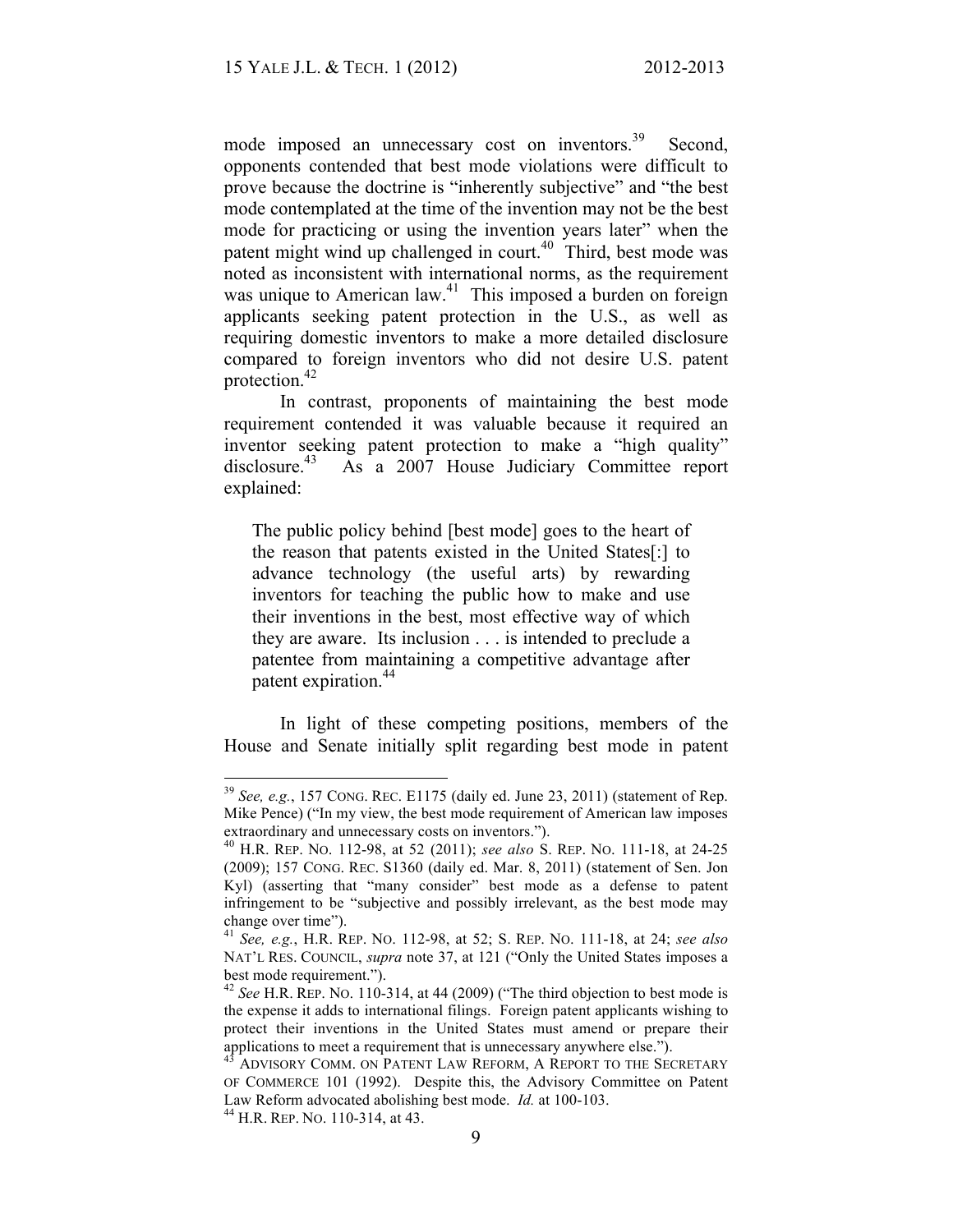reform legislation. In 2005, a bill co-sponsored by Rep. Lamar Smith (R-TX) and Rep. Howard Berman (D-CA) would have entirely eliminated the best mode requirement from section 112.<sup>45</sup> In contrast, a 2006 bill co-sponsored by Sen. Orrin Hatch (R-UT) and Sen. Patrick Leahy (D-VT) would have retained best mode unchanged.46 Both bills died in committee.

In 2007, the House passed a bill that would have eliminated best mode as a ground for challenging the patent's validity in litigation, but retained it in section 112 as a requirement for patentability.47 In contrast, the Senate's version of patent reform kept best mode unchanged after the Senate Judiciary Committee defeated an amendment by Sen. Arlen Specter (R-PA) that would have eliminated it as a litigation defense.<sup> $48$ </sup> This bill was favorably reported out of committee but did not receive a floor vote in the Senate.<sup>49</sup> Much of the opposition to these bills was based on new provisions that would have redefined the standard for awarding damages for infringement, as well as imposing additional substantive and procedural barriers to awards of enhanced damages as a remedy for willfulness.<sup>50</sup>

However, in 2009, the Senate Judiciary Committee switched positions and adopted the House position on best mode. Specifically, it favorably reported a version of patent reform legislation which provided that "failure to disclose the best mode shall not be a basis on which any claim of a patent may be canceled or held invalid or otherwise unenforceable.<sup>551</sup> While neither the House nor the Senate was able to pass their respective versions of patent reform in the 111th Congress,<sup>52</sup> the Senate's action set the stage to finally resolve the issue. In 2011, both

<sup>&</sup>lt;sup>45</sup> H.R. 2795, 109th Cong. § 4(d) (2005).<br><sup>46</sup> S. 3818, 109th Cong. (2006). The co-sponsors recognized legislators' disagreement regarding best mode but were hopeful that a mutually acceptable compromise could be reached on the issue. 152 CONG. REC. S8830 (Aug. 3, 2006) (statement of Sen. Orrin Hatch).<br><sup>47</sup> H.R. 1908, 110th Cong. §§ 6(f)(1), 13 (2007).

<sup>&</sup>lt;sup>48</sup> S. Rep. No. 110-259, at 40 (2008).<br><sup>49</sup> Sen. Jon Kyl (R-AZ) introduced another, competing bill that would have eliminated best mode entirely. S. 3600, 110th Cong. §§ 3(c), 15 (2008). No action was taken on this bill.

<sup>50</sup> *See* S. 1145, 110th Cong. § 4 (2007); H.R. 1908, 110th Cong. § 4 (2007); *see also* Joe Matal, *A Guide to the Legislative History of the America Invents Act, Part I of II*, 21 FED. CIR. B.J. 435, 440 (2012) (explaining that "both pieces of legislation . . . proved very controversial—primarily because of provisions that would have redefined the standard for awarding damages . . . ").

<sup>&</sup>lt;sup>51</sup> S. 515, 111th Cong. § 14 (2009). <sup>52</sup> Somewhat surprisingly, the bill introduced by Chairman of the House Judiciary Committee Rep. John Conyers (D-MI) during the 111th Congress was silent on best mode. H.R. 1260, 111th Cong. (2009). This bill died in committee.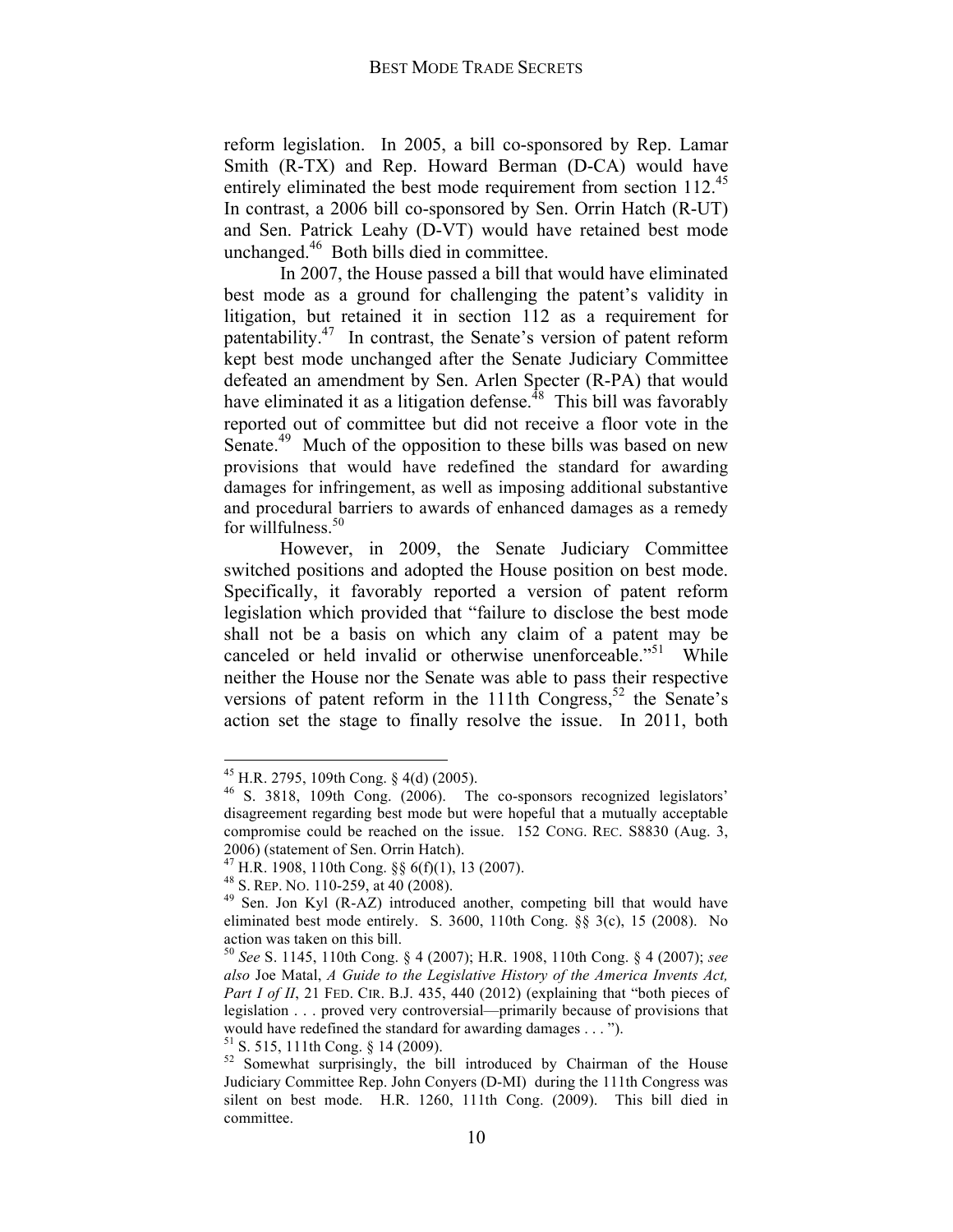chambers passed bills that were substantively identical to the 2009 Senate bill regarding best mode.<sup>53</sup> The AIA's prohibition on best mode as a litigation defense was effective for all cases filed on or after the date of its enactment.<sup>54</sup>

Notably, the legislative history of patent reform is largely silent regarding the possibility that removing the most common enforcement mechanisms for best mode—invalidity and unenforceability—might result in inventors withholding best mode from patent applications and subsequently claiming trade secret protection for it. In the rare occasion when trade secrecy was mentioned, however, Congress recognized its incompatibility with patent law. For instance, in its 2007 report supporting best mode's retention as a patentability requirement in section 112 but its removal as an invalidity defense, the House Judiciary Committee stated that "effectively retain[ing] a trade secret at the same time as receiving patent protection" would "break[] faith with the fundamental bargain of patent law."<sup>55</sup> But by removing the most credible enforcement mechanisms,<sup>56</sup> the AIA has apparently opened the door to this type of dual protection.

# **III. CONCURRENT PATENT AND TRADE SECRET RIGHTS AFTER THE AIA**

In the remainder of this Essay, we discuss the likelihood that with this door now open, some patentees will attempt to claim both patent and trade secret protection by failing to disclose best mode. We then explain why this development appears problematic from a policy perspective. Finally, we offer one potential equitable

 <sup>53</sup> H.R. 1249, 112th Cong. § 15 (2011) (approved 6/23/11, 304-117); S. 23, 112th Cong. § 15 (2011) (approved 3/8/11, 95-5). The Senate ultimately approved the House's version of patent reform without amendment on Sept. 8, 2011. 157 CONG. REC. S5442 (daily ed. Sept. 8, 2011) (approved 89-9). <sup>54</sup> *See* AIA § 15(c) (providing that best mode changes "shall take effect upon the

date of the enactment of this Act and shall apply to proceedings commenced on or after that date"); U.S. PATENT & TRADEMARK OFFICE, AMERICA INVENTS ACT: EFFECTIVE DATES (Oct. 5, 2011), http://www.uspto.gov/aia\_implementat ion/ aia-effective-dates.pdf. <sup>55</sup> H.R. REP. NO. 110-314, at 43 (2009). <sup>56</sup> *See* Lee Petherbridge & Jason Rantanen, *In Memoriam Best Mode*, 64 STAN.

L. REV. ONLINE 125, 126-27 (2012) ("[W]hile it is technically true that amended 35 U.S.C. § 112 still 'requires' patent applicants to disclose a best mode if they know of one . . . . There is little dispute that this development has, as a practical matter, effectively eliminated the best mode requirement from patent law."). There may, however, be a few limited avenues for the PTO to attempt to enforce the best mode requirement during prosecution, such as through attorney disciplinary procedures at the PTO and the federal False Statements Statute, 18 U.S.C. § 1001(a). *See* Vacca, *supra* note 30, at 296-301.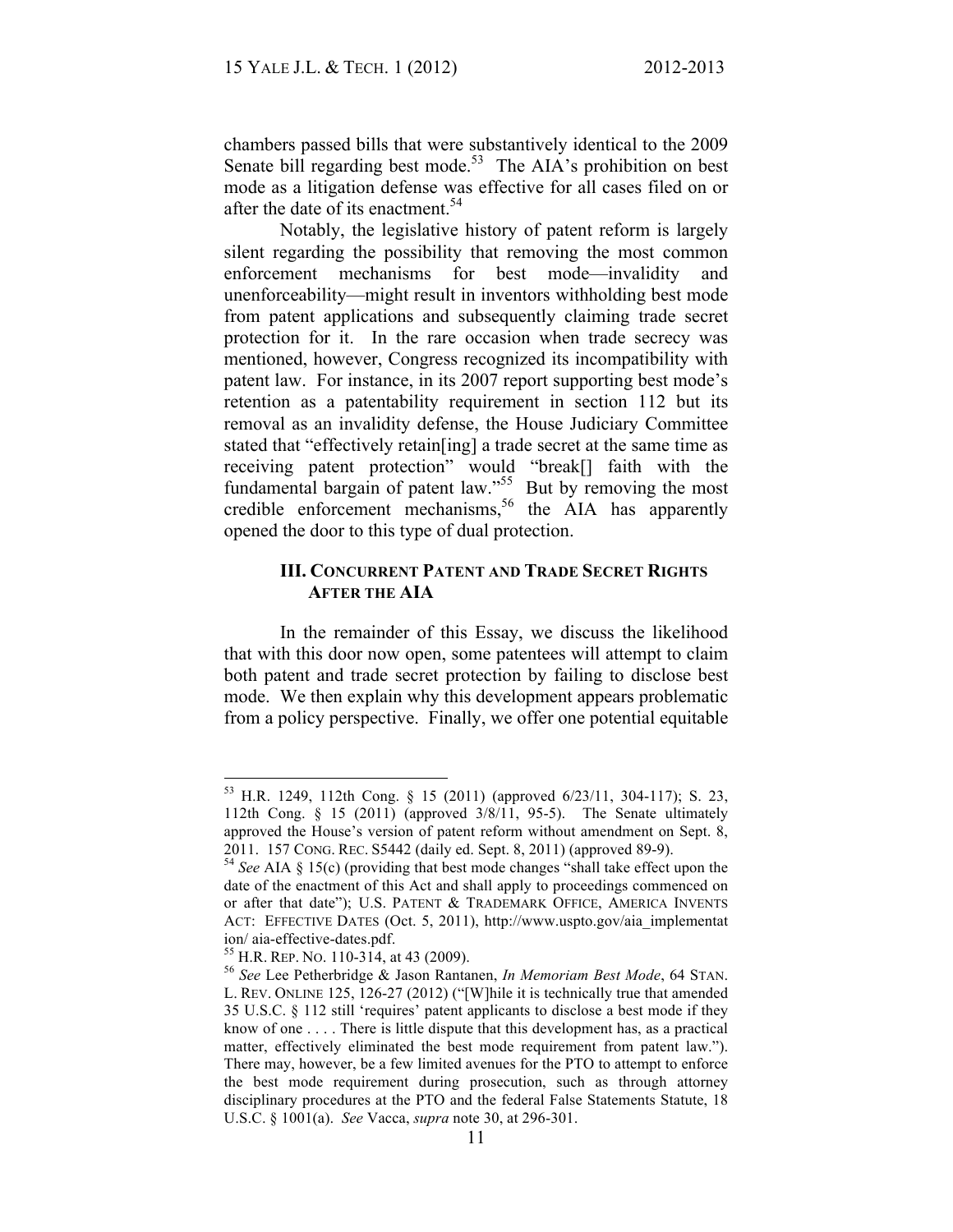response that can help prevent unscrupulous patentees from unfairly benefitting from their failure to disclose best mode.

### *A. Could Concurrent Protection Become Common?*

Though some anticipate that very little will change as a result of the AIA's best mode reforms,  $57$  we predict that a significant number of patent owners will attempt to obtain beltand-suspenders protection for their inventions by relying on patents *and* trade secrecy. Indeed, look no further than the fact that several top law firms have publicly alerted clients to the possibility.<sup>5</sup>

And, unfortunately, withholding invention specifics for trade secret protection is a strategic move that even a risk-averse inventor might consider.<sup>59</sup> For one, the PTO's ability to enforce

 <sup>57</sup> *See* Charles Everingham, David Healey & Stephen Susman, *2011 Patent Reform's Impact on Patent Litigation*, IPO'S CHAT CHANNEL, at slides 23-24 (Nov. 8, 2011), *available at* http://patentmath.com/multi-party-patent-litigationafter-the-america-invents-act/multi-party\_litigation-slides\_revised\_post-

presentation\_dhealey/ (asserting that "[e]limination of Best Mode is not a 'big deal' to Patent Litigation" and that even after reform the "[p]referred embodiment will always be in [the] patent"). <sup>58</sup> *See, e.g.*, Robert L. Maier, *The Big Secret of the America Invents Act*,

INTELLECTUAL PROP. TODAY 20 (Dec. 2011), http://www.bakerbotts.com/files/ Uploads/Documents/Maier\_DEC11.pdf (stating that elimination of the best mode defense "theoretically provides the option for dual rights: the inventor may still pursue patent protection for his or her invention, and seek broadlyworded patent claims covering numerous different implementations, while at the same time maintaining in secret . . . his or her best mode for practicing the invention."); *Obtaining Patents Under the America Invents Act (Patent Reform)*, VENABLE LLP (Oct. 17, 2011), http://www.venable.com/obtaining-patentsunder-the-america-invents-act-patent-reform-10-17-2011 ("IIt may be advantageous to seek patent protection on general aspects of an invention, while maintaining the best mode as a trade secret."); Clifton E. McCann & Lars H. Genieser, *Why Do I Need to Know About The New Patent Law (American [sic] Invents Act of 2011)*, VENABLE LLP (2011), http://www.venable.com/files/ Event/b109636b-04ee-4ea8-82f9-0fe256895686/Presentation/EventAttachment/ b6fe68b7-41c6-4a0e-987c-7adc9ca5e111/AIA\_Webinar\_2011\_12\_06.pdf

<sup>(&</sup>quot;Strategic opportunity: . . . Disclose and claim general aspects of an invention in an application. But maintain a specific 'best mode' aspect of an invention as a trade secret.").

<sup>&</sup>lt;sup>59</sup> As recent history shows, some patentees have been reluctant to make full disclosures in the face of uncertainty about the limits of the best mode requirement. For example, many inventors seeking early software patents chose not to disclose their source code to the PTO, even though that code arguably represented their preferred embodiment. *See* Fonar Corp. v. Gen. Elec. Co., 107 F.3d 1543, 1549 (Fed. Cir. 1997) ("[W]here software constitutes part of a best mode . . . , description of such a best mode is satisfied by a disclosure of the functions of the software."). Similarly, many early biotech inventors chose not to disclose the specific cell lines used to produce their products. *See* Amgen, Inc. v. Chugai Pharm. Co., 927 F.2d 1200, 1212 (Fed. Cir. 1991) (holding that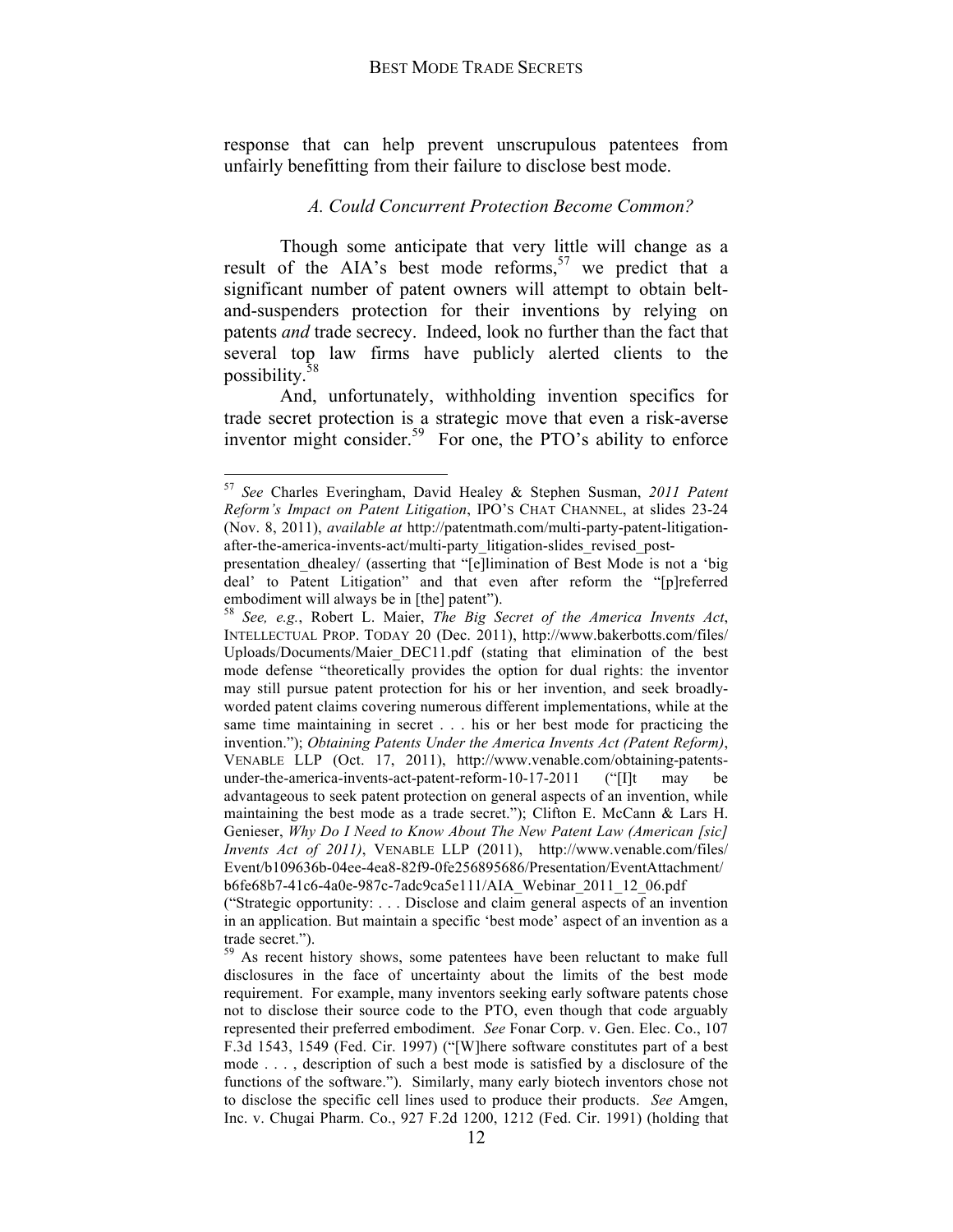$\overline{a}$ 

the best mode requirement during prosecution is limited given that patent examiners generally lack the resources and tools necessary to investigate inventors' subjective knowledge of preferred embodiments.<sup>60</sup> Also, by the time a patent is litigated in court, there is little hope that an accused infringer can determine from the face of a complaint whether the patentee's parallel trade secret claim is based on information held back from the PTO years earlier.<sup>61</sup> The "best mode" the inventor must disclose is the one she subjectively believed to be best at the time the patent application was filed, which of course is not necessarily the embodiment that is objectively superior to all others at the time of litigation.<sup>62</sup> Thus, short of uncovering a smoking gun in discovery, an accused infringer often cannot tell ex post that a trade secret asserted today was the patentee's best mode years prior.

Moreover, the AIA's expansion of prior user rights considerably reduces the risks associated with protecting preferred embodiments as trade secrets. Before patent reform, a trade secret holder ran the risk that another inventor might independently discover the same technology and obtain a patent.<sup>63</sup> If that

Amgen did not violate the best mode requirement by failing to deposit with the PTO the cell line it used to create EPO).<br><sup>60</sup> Vacca, *supra* note 30, at 294; *see also* U.S. DEP'T OF COMMERCE, U.S.

PATENT & TRADEMARK OFFICE, MANUAL OF PATENT EXAMINING PROCEDURE § 2165.03 (8th ed., 9th rev. 2012) ("It is extremely rare that a best mode rejection properly would be made in *ex parte* prosecution. The information that is necessary to form the basis for a rejection based on the failure to set forth the best mode is rarely accessible to the examiner, but is generally uncovered during discovery procedures in interference, litigation, or other *inter partes* proceedings."). In addition to the ex parte nature of patent prosecution, a patent examiner will spend just 18 hours total on the average application he reviews. *See* Mark A. Lemley, *Rational Ignorance at the Patent Office*, 95 NW. U. L. REV. 1495, 1500 (2001). As of October 2009, the PTO employed just over 6,000 examiners and faced a backlog of more than 700,000 applications awaiting their first office action. *Patent Inventory Statistics - FY09*, U.S. PATENT & TRADEMARK OFFICE, http://www.uspto.gov/patents/stats/ appbacklog.jsp (last modified Oct. 7, 2009).<br><sup>61</sup> The average litigated patent owned by a product-producing company is

asserted 8.7 years after its earliest filing date; the average patent owned by a nonpracticing entity (NPE) is asserted about 12 years post-filing. Brian J. Love, *An Empirical Study of Patent Litigation Timing: Could a Patent Term Reduction Decimate Trolls without Harming Innovators?*, 161 U. PA. L. REV. (forthcoming 2013) (manuscript at 28, tbl.5), *available at* http://papers.ssrn.com/sol3/ papers.cfm?abstract\_id=1917709.<br><sup>62</sup> *See* Donald S. Chisum, *Best Mode Concealment and Inequitable Conduct in* 

*Patent Procurement: A Nutshell, A Review of Recent Federal Circuit Cases and a Plea for Modest Reform*, 13 SANTA CLARA COMPUTER & HIGH TECH. L.J. 277, 281 (1997) ("The 'mode' that must be disclosed is not the best in fact but rather the one believed to be best by the inventor.").  $\frac{63}{100}$  This is because trade secrecy does not protect against independent invention,

and under the previous version of 35 U.S.C. § 102(g), a prior inventor who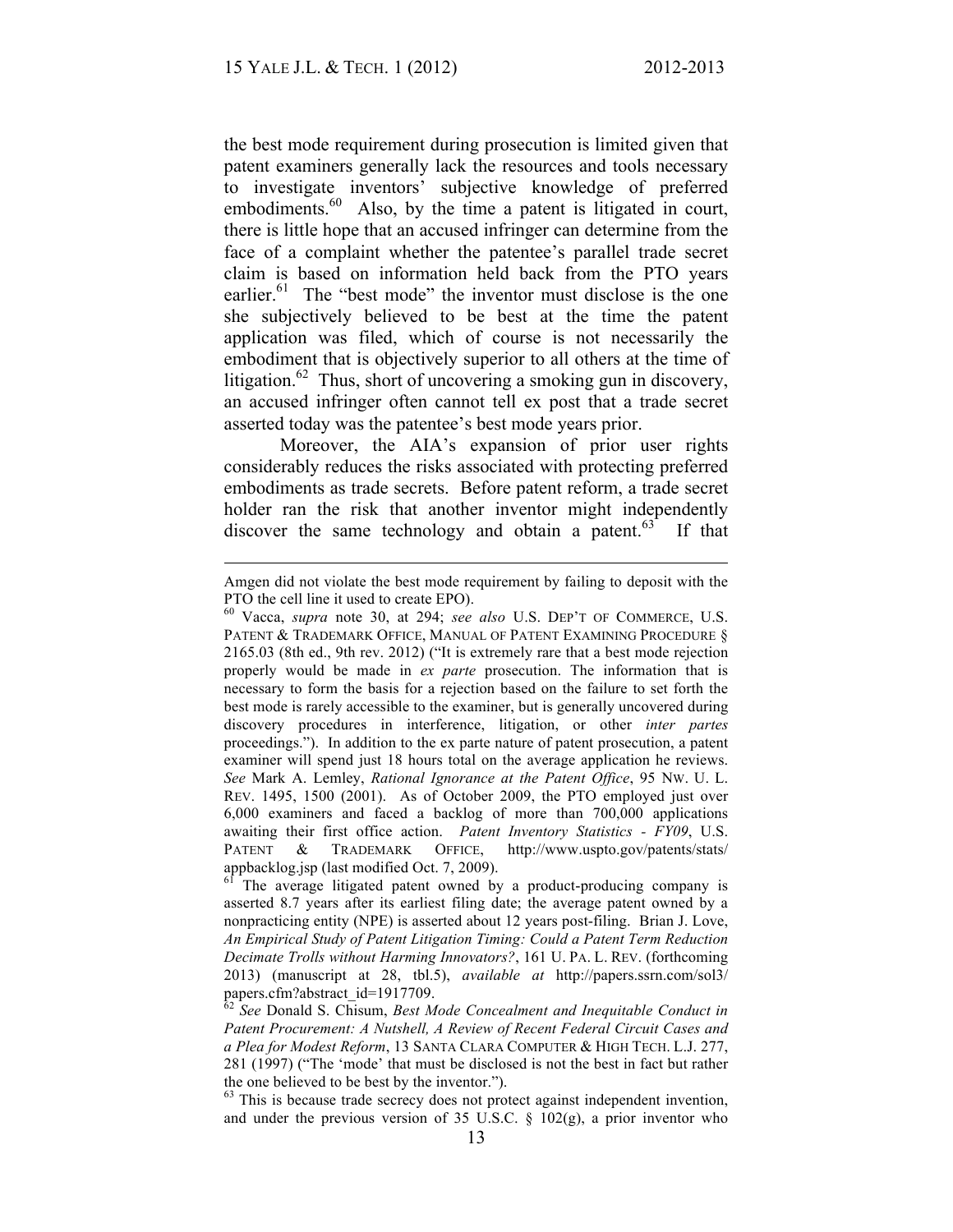happened (and the invention was not a business method<sup> $64$ </sup>), the trade secret holder would be liable for infringement of the independent inventor's patent unless she ceased using the heretofore-secret technology after the patent issued. Post patent reform, however, many incumbent trade secret holders need no longer fear patent infringement claims, as the expanded prior user rights in the AIA provide a defense to infringement for any person who "commercially used" an invention at least one year before the earlier of the asserted patent's filing date and the first public disclosure of the patented invention.<sup>65</sup>

## *B. The Costs and Benefits of Concurrent Protection*

If patentees in fact change strategy and attempt to withhold preferred embodiments for trade secret protection, the result will be suboptimal for the patent system and the public more generally.<sup>66</sup> For one, the change means that inventors can retain potentially perpetual rights (though admittedly narrow ones) in

suppressed or concealed her invention was not entitled to a patent, thus opening the door for a subsequent inventor to obtain patent protection. *See* Andrew Beckerman-Rodeau, *The Choice Between Patent Protection and Trade Secret Protection: A Legal and Business Decision*, 84 J. PAT. & TRADEMARK OFF. SOC'Y 371, 387 (2002) ("[I]f the first inventor maintains her invention as a trade secret a subsequent second inventor may be entitled to a patent on the invention rather than the first inventor.").

<sup>64</sup> *See* 35 U.S.C. § 273(b) (2006), *amended by* AIA § 5 (codified at 35 U.S.C.A.  $\S$  273(a) (West 2012)).

AIA § 5 (codified at 35 U.S.C.A. § 273(a) (West 2012)) (explaining that this prior user defense applies to inventions that are "a process . . . , a machine, manufacture or composition of matter used in a manufacturing or other commercial process"); *see also* Karshtedt, *supra* note 9, at 333-34 (contending that prior user rights in the AIA "appear to encourage trade secrecy" in lieu of patent protection because "while the owner of a trade secret may still end up facing the patenting of the same invention by a subsequent inventor, he or she now has a new defense against infringement of the patent"). However, this prior commercial user defense is limited by several constraints, including that it creates only a nontransferable personal defense and that the defense does not apply if the patent was "owned or subject to an obligation of assignment" to an institution of higher education. AIA  $\S$  5(e) (codified at 35 U.S.C.A.  $\S$  273(e) (West 2012)).

<sup>&</sup>lt;sup>66</sup> In this Essay, we do not take a normative position regarding the relative merits of patents vs. trade secrecy in promoting innovation generally. Rather, our more limited objective is to explain how the AIA has unexpectedly opened the door to dual patent and trade secret protection for the same invention and some of the undesirable consequences that may flow from this development. For recent scholarship regarding the perceived benefits of trade secret protection in lieu of patenting, at least in certain circumstances, see generally J. Jonas Anderson, *Secret Inventions*, 26 BERKELEY TECH. L.J. 917 (2011); and Mark A. Lemley, *The Surprising Virtues of Treating Trade Secrets as IP Rights*, 61 STAN. L. REV. 311 (2008).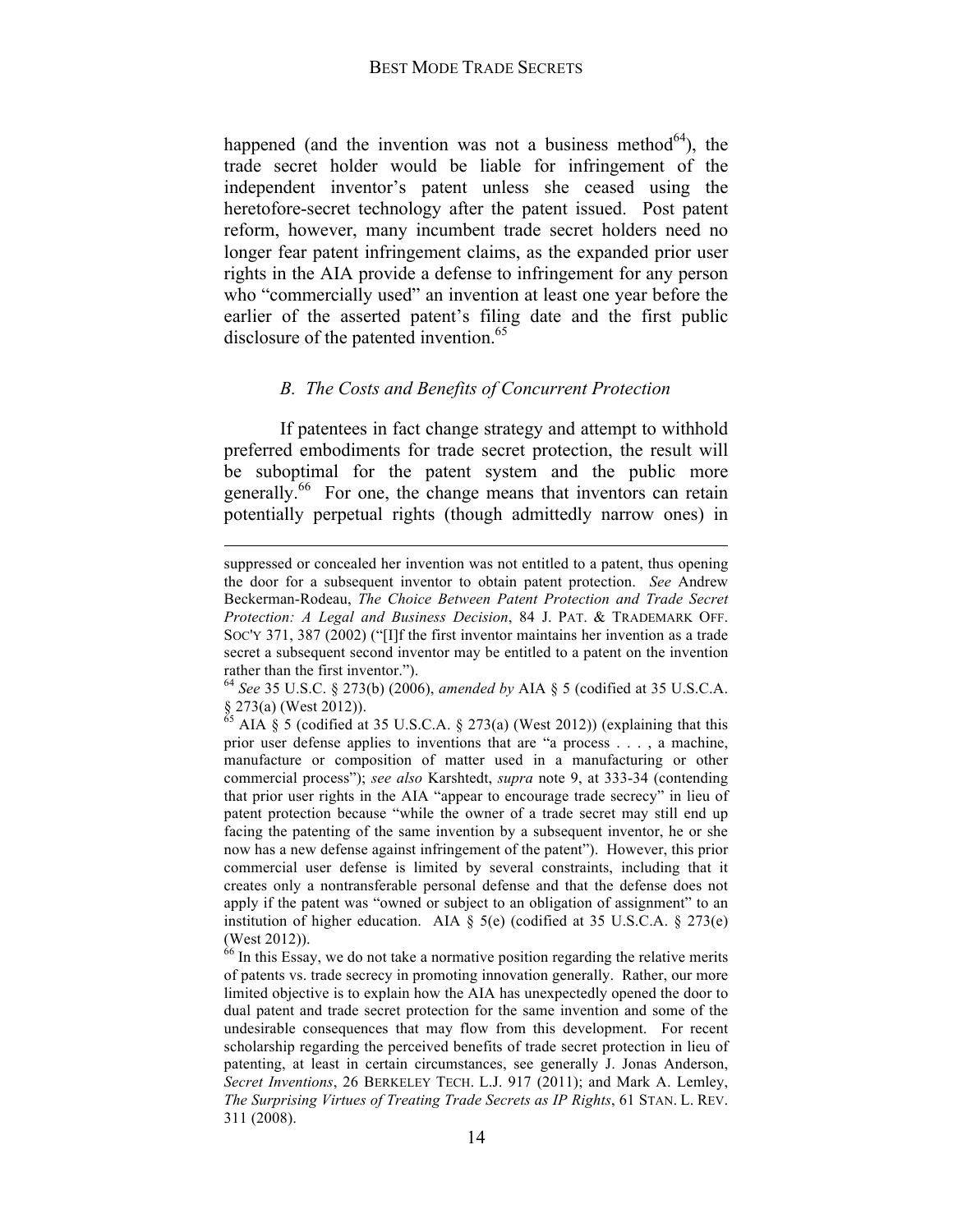their inventions despite receiving a patent. This undermines the fundamental disclosure-for-limited-monopoly exchange at the heart of the patent system. Encouraging inventors to disclose their secret inventions and thereby ensuring that they eventually enter the public domain has long been viewed as one of the primary justifications for exclusive patent rights.<sup>67</sup> Elimination of the best mode requirement, therefore, may tilt the balance underlying the patent system in favor of inventors, who can now obtain exclusive rights while giving up fewer valuable secrets, at the expense of the general public, which may continue to see supracompetitive prices for technologies protected by best mode trade secrets after contemporaneously-issued patent rights expire.<sup>68</sup>

This reform also provides a strong incentive for inventors to include in current and future patent applications less detail than in applications prosecuted in prior decades. In light of widespread dissatisfaction in the patent community with the level of disclosure and detail in many patents now in force,  $69$  any reform that lowers the disclosure bar is due a heavy dose of skepticism.

 <sup>67</sup> *See, e.g.*, Festo Corp. v. Shoketsu Kinzoku Kogyo Kabushiki Co., 535 U.S. 722, 736 (2002) ("[E]xclusive patent rights are given in exchange for disclosing the invention to the public."); Anderson, *supra* note 66, at 928 ("[T]heorists justify the patent system as a means of inducing the creation and disclosure of new and useful inventions. . . . The goal is that in exchange for a twenty-year period of exclusivity, inventors will be incentivized to create new and useful inventions and then reveal those innovations to the public.").<br><sup>68</sup> Congress' decision to weaken the "quid pro quo" rationale for patent rights

also comes at a time when some scholars have expressed serious doubts about common justifications for the patent system. *See generally* MICHELE BOLDRIN & DAVID K. LEVINE, AGAINST INTELLECTUAL MONOPOLY (2008) (arguing for the abolition of all intellectual property protection); Mark A. Lemley, *The Myth of the Sole Inventor*, 110 MICH. L. REV. 709, 736-60 (2012) (summarizing deficiencies in each common justification for patent rights and proposing a new "patent race" rationale for the patent system).. *But see generally* ROBERT P. MERGES, JUSTIFYING INTELLECTUAL PROPERTY (2011). <sup>69</sup> Literature decrying the uncertain boundaries of patent rights is legion. *See*

Brian J. Love, *The Misuse of Reasonable Royalty Damages as a Patent Infringement Deterrent*, 74 MO. L. REV. 909, 938-39 (2009) (collecting articles documenting the uncertainty of patent scope). Moreover, some commentators report that patents are viewed in industry circles as so unhelpful that few innovators read them to learn about new technology. *See* Lemley, *supra* note 18, at 21-22; Mark A. Lemley & Ragesh K. Tangri, *Ending Patent Law's Willfulness Game*, 18 BERKELEY TECH. L.J. 1085, 1100-01 (2003) ("[I]n-house patent counsel and many outside lawyers regularly advise their clients not to read patents if there is any way to avoid it."); Note, *The Disclosure Function of the Patent System (or Lack Thereof)*, 118 HARV. L. REV. 2007, 2025 (2005) (explaining that due to "drafting strategies meant to ensure that patents are interpreted broadly by the courts . . . engineers often find it difficult to extract useful information" from them). *But cf.* Ouellette, *supra* note 18, at 534 (finding in a survey of nanotechnology researchers that 45% reported having read at least one patent to obtain technical information).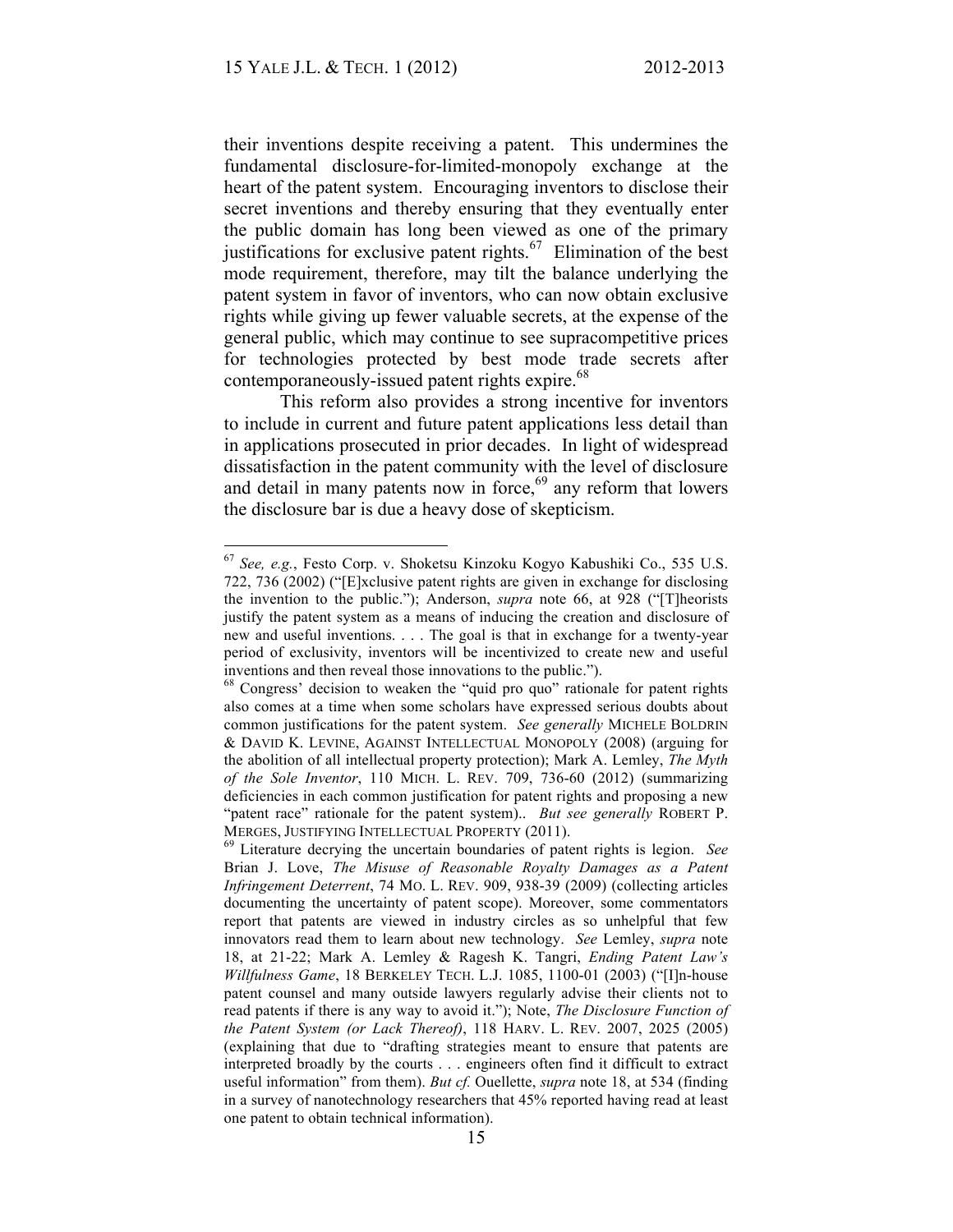All that said, is patent law nonetheless better off without a best mode litigation defense? We doubt it. Under scrutiny, Congress's justifications do not hold much water. First, although the decision to eliminate the best mode defense was primarily made to reduce litigation costs,<sup>70</sup> there is good reason to believe the savings will be modest in most cases, while in others the reform may actually act to increase costs.

In any case where a trade secret claim might be asserted along with patent rights<sup>71</sup>—typically when the accused infringer is a former employee, business partner, or prospective customer of the patentee<sup>72</sup>—the existence of best mode trade secrets may extend litigation considerably. In these cases, even if the patent-insuit is invalidated in pretrial proceedings or on reexamination by the PTO, the patentee may continue to pursue the case on the remaining trade secret claim.<sup>73</sup> A patentee may also benefit in other ways from bringing a parallel trade secret claim. Most notably, while preliminary injunctions are relatively uncommon in patent cases,  $^{74}$  rightsholders asserting trade secret claims obtain a

 <sup>70</sup> *See supra* notes 38-39 and accompanying text; *see also* Sheppard, *supra* note 7.

 $71$  Prior to the AIA's passage, one study suggested that parallel assertion of patent and trade secret claims was relatively uncommon. *See* Christopher A. Cotropia & Mark A. Lemley, *Copying in Patent Law*, 87 N.C. L. REV. 1421, 1445 tbl.1 (2009) (finding that trade secret misappropriation was alleged in 2.6% (5 of 193) of patent infringement complaints reviewed).

<sup>72</sup> *See* David S. Almeling et al., *A Statistical Analysis of Trade Secret Litigation in State Courts*, 46 GONZ. L. REV. 57, 69 (2011) (State Study Table 2) (reporting that 77% of trade secret actions brought in state court were brought against the rightsholders' employees or former employees, and 20% more were filed against business partners); David S. Almeling et al., *A Statistical Analysis of Trade Secret Litigation in Federal Courts*, 45 GONZ. L. REV. 291, 302 tbl.2 (2010) (reporting that 52% of trade secret actions brought in federal court were brought against the rightsholders' employees or former employees, and 40% more were filed against business partners).  $73 \text{ For example, a prior public sale of the relevant technology by the patente.}$ 

might invalidate a patent under 35 U.S.C.A.  $\S$  102(a)(1), but not a trade secret if proper precautions were taken. *See, e.g.*, Syncsort, Inc. v. Innovative Routines, Int'l., Inc., No. 04–3623, 2011 WL 3651331, at \*15 (D.N.J. Aug. 18, 2011) ("Since customers were required to sign a non-disclosure agreement . . . the plaintiff's measures were adequate to maintain its trade secrets.").<br><sup>74</sup> Carl Shapiro, *Injunctions, Hold-Up, and Patent Royalties*, 12 AM. L. & ECON.

REV. 280, 288 n.15 (2010) (noting that in patent cases "[preliminary] injunctions are rare"). A preliminary injunction motion in a patent case may be defeated by raising a good faith challenge to the patentee's infringement claims or to the asserted patent's validity. *See* Amazon.com, Inc. v. Barnesandnoble.com, Inc., 239 F.3d 1343, 1350-51 (Fed. Cir. 2001) ("If [the accused infringer] raises a substantial question concerning either infringement or validity, *i.e.,* asserts an infringement or invalidity defense that the patentee cannot prove 'lacks substantial merit,' the preliminary injunction should not issue.") (internal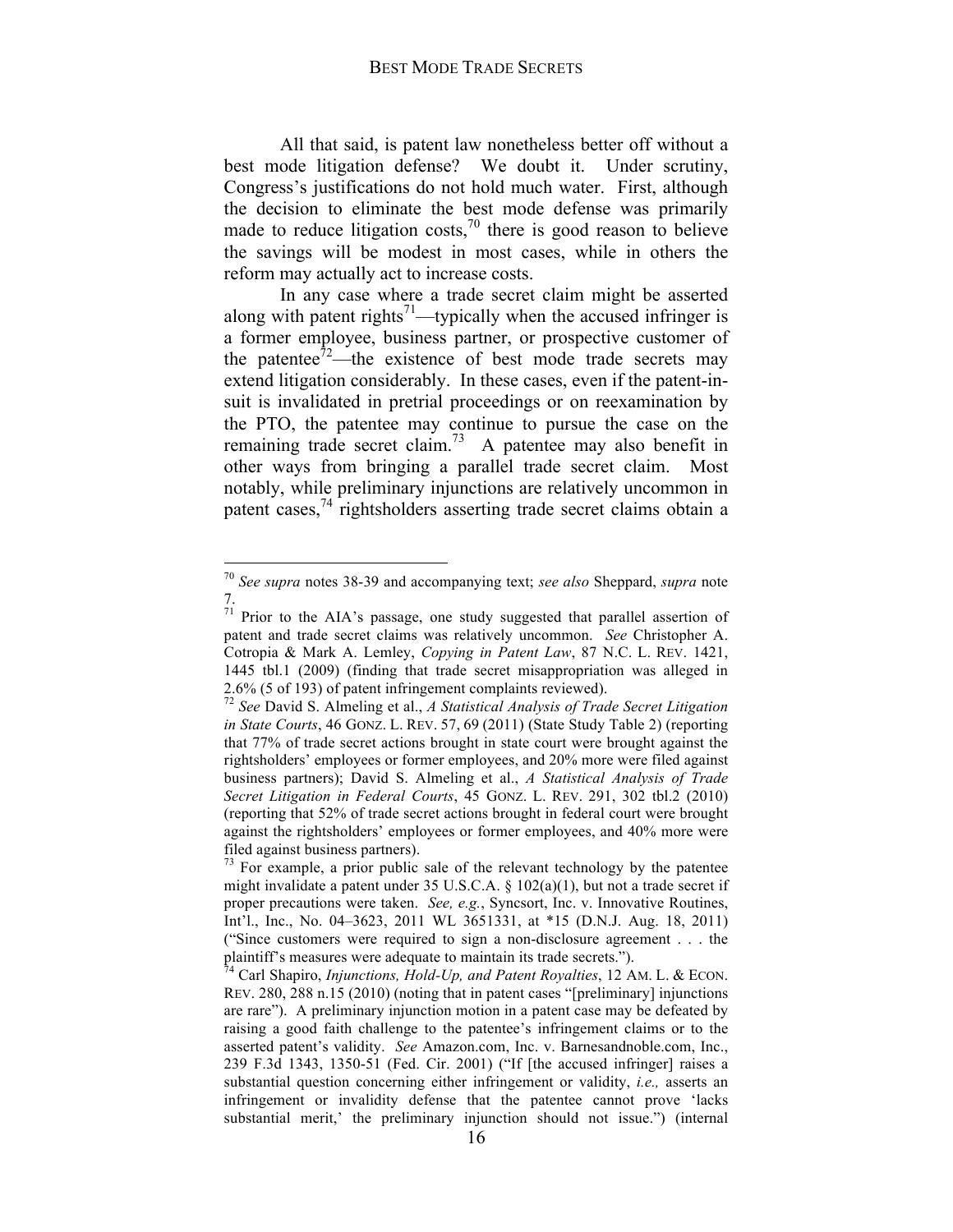preliminary injunction more than one-third of the time.<sup>75</sup>

Consider, for example, an inventor who files a patent application covering the formula for a new plastic resin, but chooses not to disclose certain additional ingredients she uses to augment her own commercial embodiment.<sup>76</sup> The PTO fails to discover this nondisclosure and issues a patent for the resin. Meanwhile, the patentee protects her augmented version of the resin formula as though it were a trade secret. In future litigation, the inventor could bring claims for both patent infringement and trade secret misappropriation. Even if the accused infringer successfully invalidates the patent, post-AIA the case can continue on the theory that the accused infringer misappropriated the trade secret.<sup>77</sup> Moreover, the inventor may have a better chance obtaining a preliminary injunction by virtue of the parallel trade secret claim, which could impose holdup costs on the accused infringer and lead to a quick, lucrative settlement that exceeds the invention's actual economic value.<sup>78</sup>

In other patent cases, the cost savings associated with eliminating best mode as a litigation defense may be quite modest, or even nonexistent, because the change likely will not significantly reduce the volume of discovery. In post-AIA patent litigation, there is little reason to think that inventors will not be

citation omitted). As a result, few patentees bother to ask for preliminary injunctive relief unless the patent-in-suit has already survived scrutiny in a prior enforcement action. And even those who believe their infringement claims are strong enough to justify the expense of a motion prevailed in preliminary injunction requests just 30% of the time during 2010-2011 (21 of 69 cases) according to Patstats.org, a database of patent litigation statistics. *See Full Calendar Year 2010 Report*, PATSTATS.ORG, http://patstats.org/2010\_full\_ year.rev5.htm (last visited July 2, 2012); *Full Calendar Year 2011 Report*, PATSTATS.ORG, http://patstats.org/2011\_Full\_Year\_Report.html (last visited July 2, 2012).

<sup>75</sup> *See* Almeling et al., *A Statistical Analysis of Trade Secret Litigation in Federal Courts*, *supra* note 72, at 316 tbl.14 (reporting a success rate of 34.4% for preliminary injunction motions by trade secret holders in federal court).

<sup>76</sup> This example is loosely based on the facts of *Wellman, Inc. v. Eastman Chem. Co.*, 642 F.3d 1355 (Fed. Cir. 2011) (affirming summary judgment of invalidity of patent that failed to disclose certain ingredients used in inventors' preferred formula and kept by inventors as a trade secret).

 $77$  Even when the accused infringer can advance evidence of independent invention, which is a defense to trade secret misappropriation, it is unlikely this issue will be resolved on summary judgment in any case where the inventor can proffer evidence of at least constructive knowledge of the secret information, as independent invention (or lack thereof) is a question of fact. *See, e.g.*, Droeger

v. Welsh Sporting Goods Corp., 541 F.2d 790, 793 (9th Cir. 1976). <sup>78</sup> *See* Mark A. Lemley & Carl Shapiro, *Patent Holdup and Royalty Stacking*, 85 TEX. L. REV. 1991, 1993 (2007) ("[T]he threat of an injunction can enable a patent holder to negotiate royalties far in excess of the patent holder's true economic contribution.").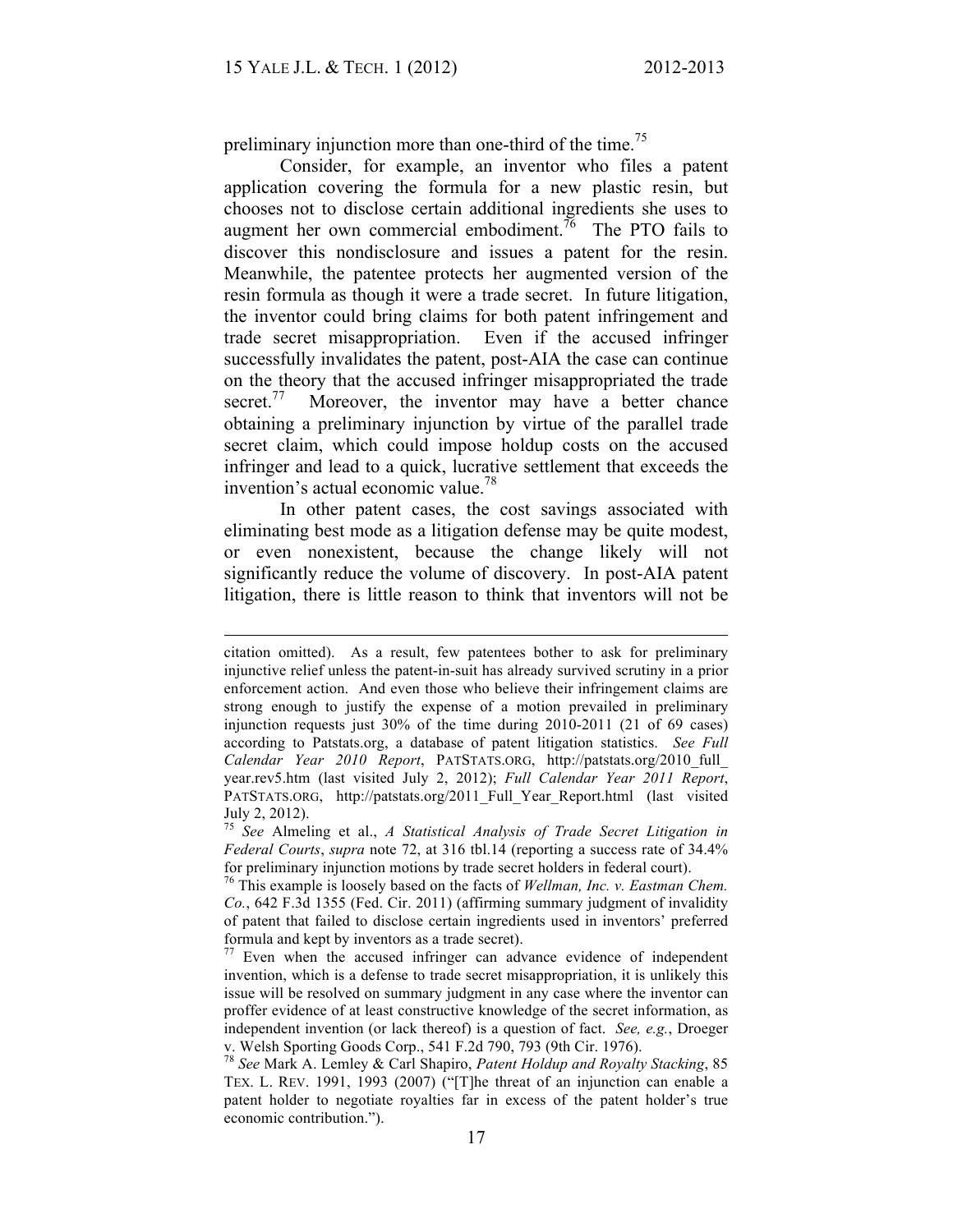deposed, will be deposed for less time, or that substantially fewer documents will be requested or reviewed in discovery as a result of the AIA's treatment of best mode. So long as inequitable conduct remains a viable defense,<sup>79</sup> accused infringers will still undertake expensive discovery to uncover what the inventor knew at the time his application was filed. $80\degree$  To be sure, best mode's elimination may occasionally knock a paragraph or two from accused infringers' summary judgment briefs and shorten the list of issues for trial. But we believe these savings are overstated by best mode critics. As a fact-bound inquiry, $81$  best mode invalidations are rare at the summary judgment stage, and of course most patent cases settle before a summary judgment ruling.<sup>82</sup> Also, like other types of complex civil litigation, only a small percentage of patent cases go to trial,83 and those that do are typically so complex that the myriad issues remaining will expand to fill the void left by best mode's elimination.<sup>84</sup>

 <sup>79</sup> The Federal Circuit's recent *en banc* decision in *Therasense, Inc. v. Becton, Dickinson & Co.*, 649 F.3d 1276 (Fed. Cir. 2011), which is widely perceived as making inequitable conduct more difficult to establish, may have the effect of reducing the number of inequitable conduct claims. *But see* Jason Rantanen & Lee Petherbridge, Therasense v. Becton Dickson*: A First Impression*, 14 YALE J.L. & TECH. 226, 249 (2012) (contending that "there is little reason to think" that *Therasense* "will result in fewer charges of inequitable conduct"). Despite this, there have been several findings of inequitable conduct post-*Therasense*, suggesting that it will remain a viable defense. *See, e.g.*, Aventis Pharma S.A. v. Hospira, Inc., 675 F.3d 1324, 1334 (Fed. Cir. 2012) (affirming a district court's finding of inequitable conduct because it "withstands even the more rigorous standard adopted in *Therasense*"); Therasense, Inc. v. Becton Dickinson & Co., 864 F. Supp. 2d 856 (N.D. Cal. 2012) (on remand in *Therasense*, finding that the patent-in-suit was unenforceable due to inequitable conduct even under the new standard articulated by the Federal Circuit); Network Signatures, Inc. v. State Farm Auto. Ins. Co., No. 11–00982, 2012 WL 2357307 (N.D. Cal. June 13, 2012) (finding both "but for" materiality and specific intent to deceive the PTO under the *Therasense* standard and holding the patent-in-suit unenforceable due to inequitable conduct).

<sup>80</sup> *See Therasense*, 649 F.3d at 1287 ("To prevail on the defense of inequitable conduct, the accused infringer must prove that the applicant misrepresented or omitted material information with the specific intent *to deceive the PTO*.") (emphasis added).

 $\frac{1}{2}$  *See, e.g.*, Bayer AG v. Schein Pharm., Inc., 301 F.3d 1306, 1312 (Fed. Cir. 2002) ("Whether an applicant has complied with the best mode requirement of section 112 is a question of fact . . . .").<br><sup>82</sup> *See, e.g.*, Jay Kesan & Gwendolyn Ball, *How Are Patent Cases Resolved? An* 

*Empirical Examination of the Adjudication and Settlement of Patent Disputes*, 84 WASH. L. REV. 237, 273 tbl. 4 (2006) (finding that over 80% of patent cases are resolved before summary judgment).<br><sup>83</sup> *Id.* at 273 tbl. 4 (finding that only 6% of patent cases are decided at trial).

<sup>&</sup>lt;sup>84</sup> *Cf.* Patrick E. Longan, *The Shot Clock Comes to Trial: Time Limits for Federal Civil Trials*, 35 ARIZ. L. REV. 663, 698-703 (1993) (discussing why trials tend to expand far beyond their optimal length).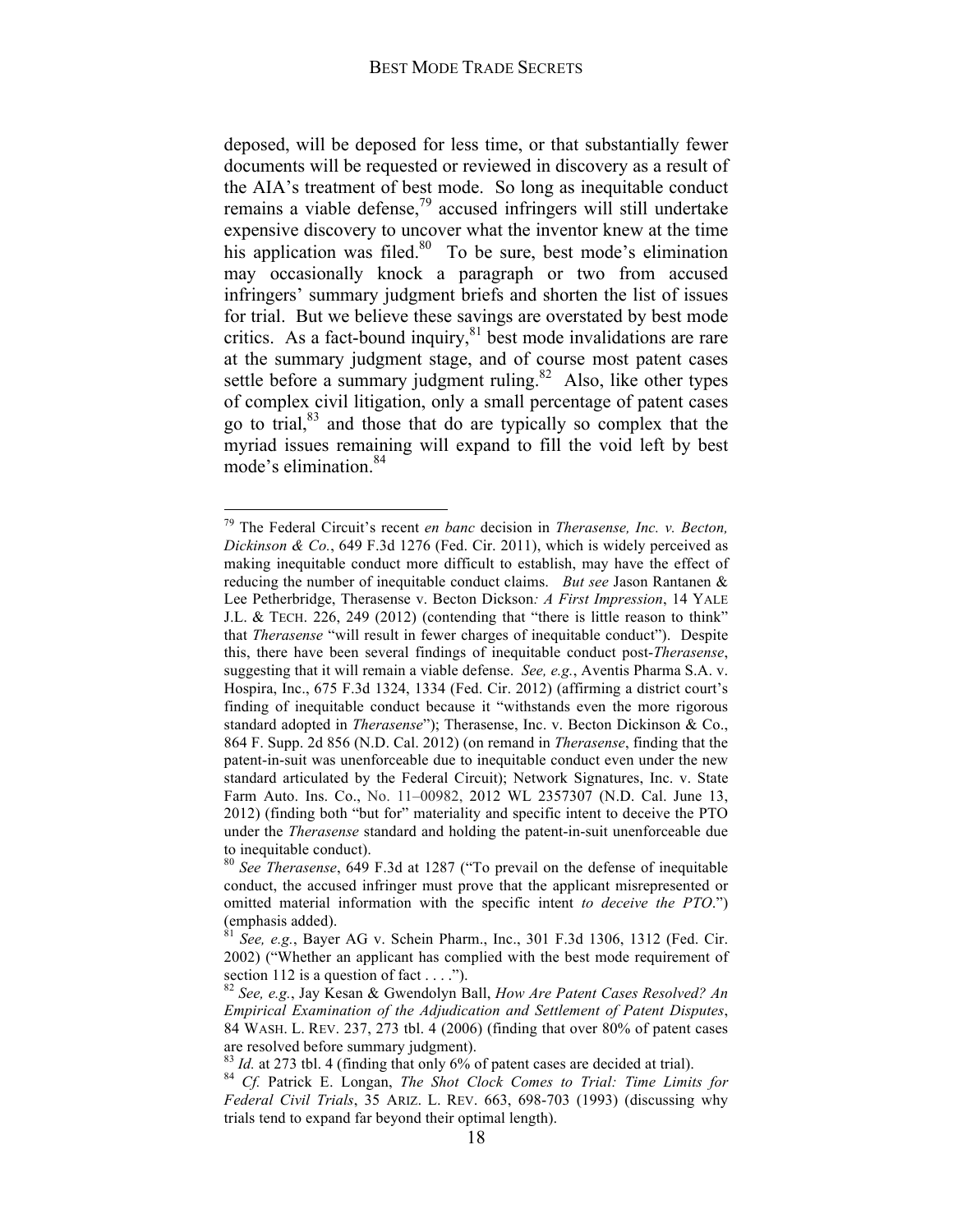Some legislators' additional criticism of best mode as overly subjective<sup>85</sup> also misses the mark. Though it is true that proving a best mode violation requires proof of the inventor's subjective beliefs about the superiority of a particular embodiment,<sup>86</sup> that subjective intent may be proven by inference from evidence obtained in discovery that is otherwise objective in nature—e.g., data from an analysis of various embodiments of the invention showing that one outperforms the others. $87$ 

Moreover, despite some legislators' expressed desire to align U.S. disclosure requirements with those of other countries, <sup>88</sup> best mode reform in its current form does very little, if anything, to advance patent law harmonization. In fact, the reform reduces patent prosecution costs for foreign inventors only to the extent it facilitates applicants' ability to ignore the best mode requirement altogether and obtain U.S. patents with copies of foreign applications that do not disclose preferred embodiments.<sup>89</sup> This, of

<sup>&</sup>lt;sup>85</sup> *See supra* notes 38-39 and accompanying text.<br><sup>86</sup> *See, e.g.*, Liquid Dynamics Corp. v. Vaughn Co., 449 F.3d 1209, 1223 (Fed. Cir. 2006) (explaining that best mode requires inquiring whether "the inventor subjectively considered a particular mode of practicing the invention to be superior to all other modes at the time of the filing the application") (internal quotations and citation omitted).

<sup>87</sup> *See* DONALD S. CHISUM, 3 CHISUM ON PATENTS § 7.05[1] [c][i][B] (2012) (explaining that best mode is not violated "if there is no evidence that the inventor subjectively preferred any one of several possible implementations of

the invention").<br><sup>88</sup> See supra notes 41-42 and accompanying text.

<sup>&</sup>lt;sup>89</sup> As discussed above, the best mode requirement is uniquely American. *See supra* note 41 and accompanying text. Thus, a natural experiment to determine the consequences of best mode elimination in the United States might be to survey jurisdictions where best mode presently does not exist for related costs and benefits. We believe, however, that such a comparison is impractical due to other confounding differences between U.S. and foreign patent practice. For one, as a practical matter, most sophisticated foreign inventors are in fact subject to a best mode requirement and have been disclosing it for decades—i.e.., the U.S. best mode requirement. International patentees routinely file parallel patent applications in the United States, where they must publicly disclose their best mode and thus give up the possibility of trade secret protection here in the United States and abroad. *See Number of Utility Patent Applications Filed in the United States, By Country of Origin, Calendar Years 1965 to Present*, U.S. PATENT & TRADEMARK OFFICE, http://www.uspto.gov/web/offices/ac/ido/oeip/ taf/appl\_yr.htm (last updated May 21, 2012, 8:22 PM) (reporting that in 2010 more than half of all patent applications filed in the US were filed by foreign inventors). Also, parallel intellectual property infringement claims are far less common in international jurisdictions—virtually all of which have fee-shifting regimes—because failure to prevail on even one cause of action will make the plaintiff responsible for a sizeable chunk of the accused infringers' attorneys' fees. *See* Issachar Rosen-Zvi, *Just Fee Shifting*, 37 FLA. ST. U. L. REV. 717, 740 (2010) ("The English Rule, also known as the 'loser pays rule,' . . . reigns in the rest of the industrialized world . . . .").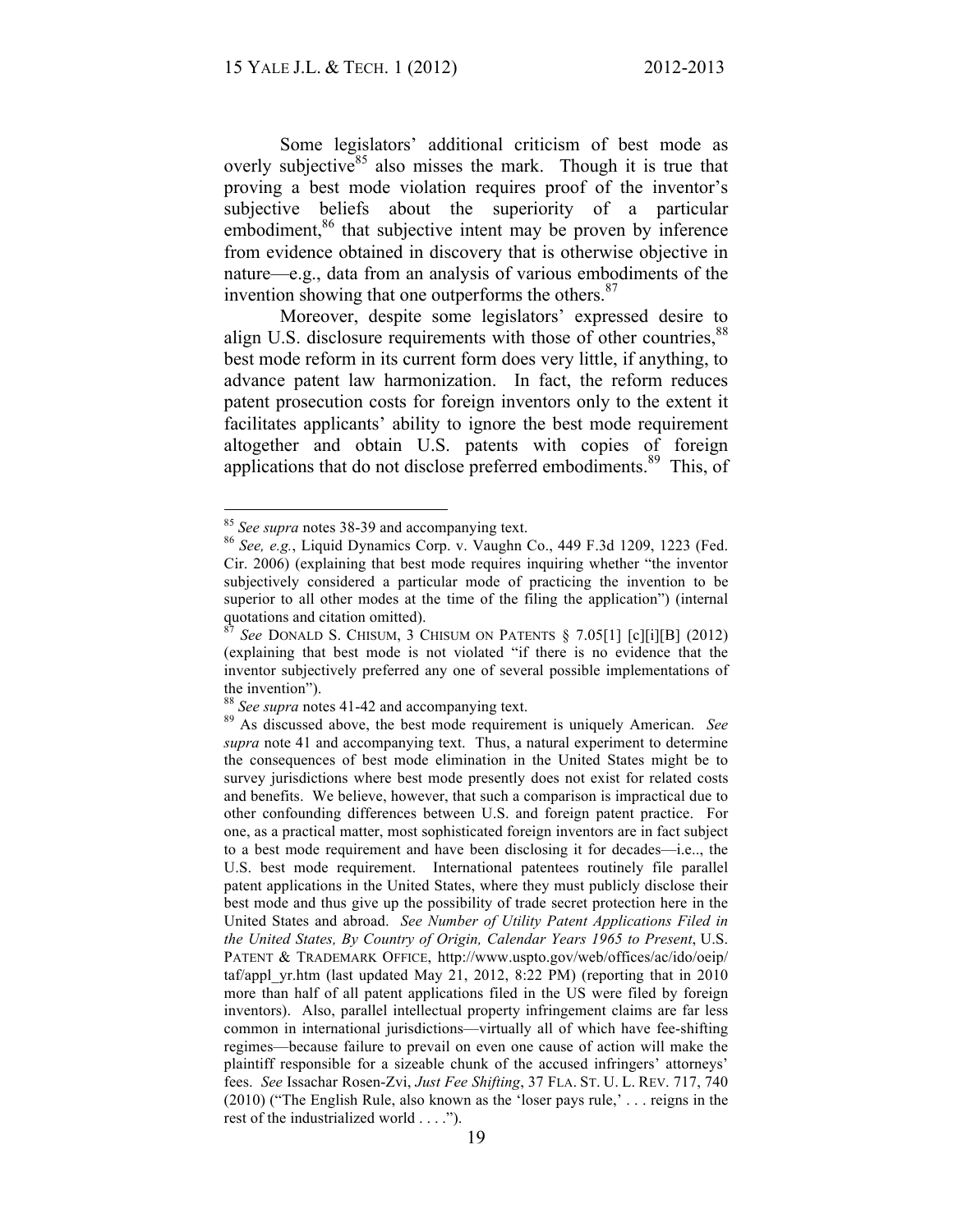course, is precisely what we fear will happen, and may well explain why legislators who hoped to bring U.S. disclosure requirements in line with those elsewhere in the world agreed to a compromise that retained the best mode requirement but in an emasculated form.

Finally, we believe Congress's calculus on this issue failed to give proper weight to the fact that best mode may be more valuable to accused infringers as a shield rather than a sword. While best mode rarely acts to affirmatively invalidate a patent, it has seemingly proven effective as a deterrent to parallel trade secret claims in U.S. patent litigation. Before the AIA, an accused infringer faced with simultaneous patent and trade secret claims on the same technology could usually argue that the asserted patent was invalid for not disclosing the asserted trade secret as the best mode for practicing the patented invention. In other words, the claims seriously undermined one another.<sup>90</sup> Patentees thus tended to forego trade secret claims for fear of jeopardizing their patent rights. In our estimation, best mode critics have focused too little on this invisible hand of deterrence—a deterrence that no longer exists unless courts can fashion an alternative enforcement mechanism not precluded by the AIA.<sup>91</sup>

## *C. A Potential Response to Best Mode Trade Secret Claims*

Fortunately, the AIA appears to have left enough wiggle room for accused infringers to advance, and courts to apply, an alternative means of policing best mode violations.<sup>92</sup> In this final

 <sup>90</sup> *See, e.g.*, Joseph N. Hosteny, *Patent or Trade Secret: Which One is Best?*, IP TODAY 2 (Aug. 2000), http://www.hosteny.com/archive/hosteny%2008-00.pdf (describing a case in which the inventor's parallel trade secret claim was used to invalidate his patent on best mode grounds).

Lee Petherbridge and Jason Rantanen have identified another underappreciated benefit of the best mode requirement: it prevents others from patenting improvements to existing inventions that are obvious in light of disclosed preferred embodiments. *See* Petherbridge & Rantanen, *supra* note 56, at 127-30. <sup>92</sup> Others have written about deterrents to best mode concealment that focus on

punishing lawyers later found to have assisted clients with the prosecution of patent applications that conceal best mode. *See* Vacca, *supra* note 30, at 299- 301; Sheppard, *supra* note 7. In this Essay, we focus instead on avenues that accused infringers and courts can use to enforce the best mode requirement ex post in litigation. We see this as the preferable solution for at least two reasons. First, inventors who wish to hold back best mode information may not share this intent with their counsel. Counsel who unknowingly prosecute deficient patents cannot be found to have acted unethically. Second, as a practical matter, best mode concealment will likely be uncovered only through discovery in patent litigation, and only about one percent of patents are ever litigated. *See* Love, *supra* note 61, at \*8, n.38 (finding that roughly 1.1% of issued patents are litigated); Lemley, *Rational Ignorance at the Patent Office*, *supra* note 60, at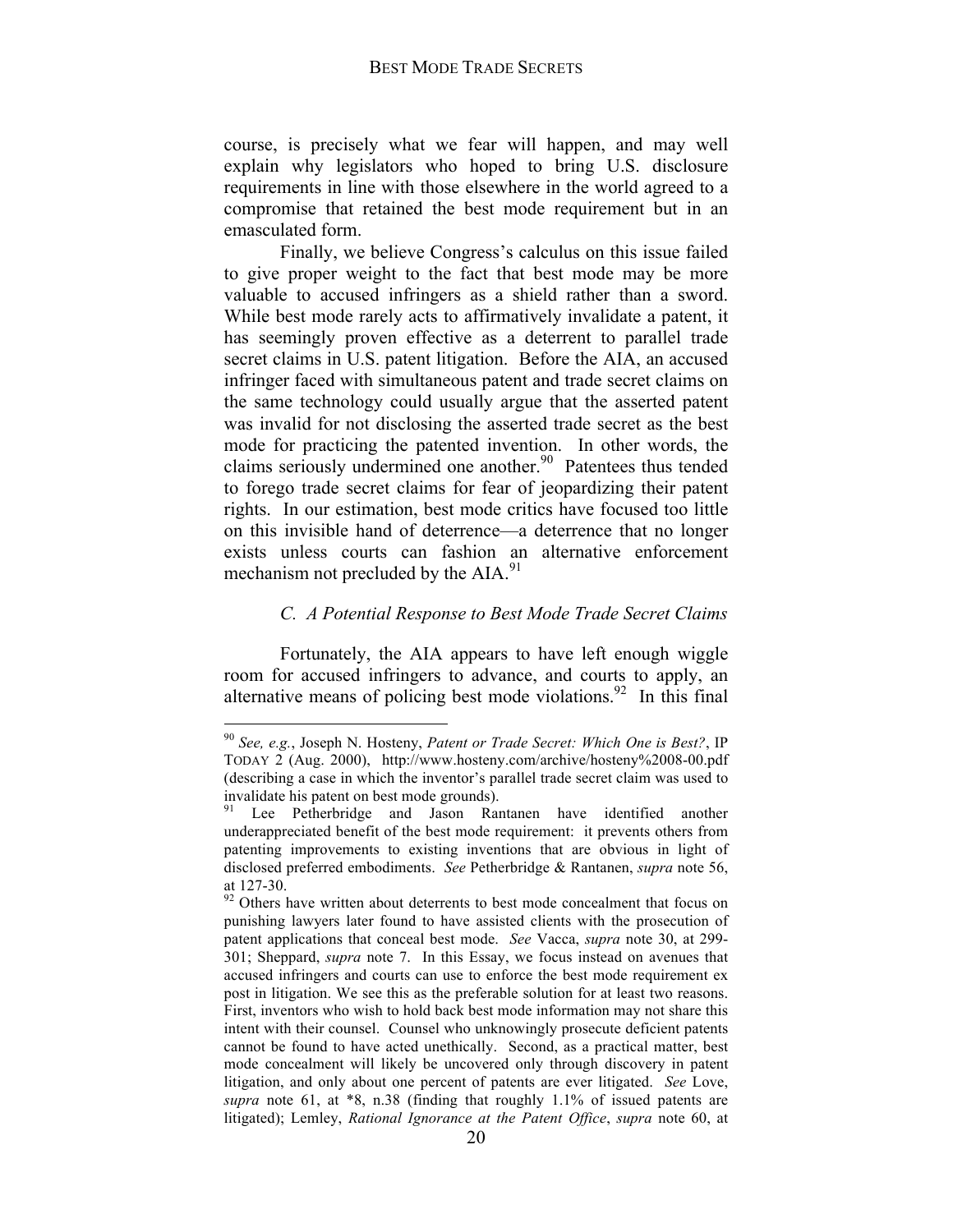Section, we outline one possible avenue for pursuing best mode violators in litigation without defying the AIA's requirement that an undisclosed best mode will no longer render a patent "invalid or otherwise unenforceable."<sup>93</sup>

First, for best mode to continue to play any role in litigation, accused infringers must have access to relevant discovery. Without the opportunity to probe inventors' understanding of their inventions prior to applying for patent protection, best mode violations will virtually always go undetected.<sup>94</sup> As we suggest above, though, this should be a very low hurdle to best mode enforcement in litigation. Routine discovery into possible inequitable conduct by the inventor already covers the same ground. Further, even if evidence supporting a traditional best mode defense is no longer admissible at trial, an applicant's knowledge of a best mode seems "reasonably calculated to lead to the discovery of admissible evidence" relevant to a claim of inequitable conduct (not to mention the equitable defenses mentioned below).  $95$ 

Second, if discovery reveals an undisclosed best mode, nothing in the AIA prohibits an accused infringer or court from looking to equitable defenses for a response. Before the development of the modern defenses of "inequitable conduct" and "patent misuse," courts in patent cases routinely applied instead the amorphous equitable doctrine of unclean hands,  $96$  which was specifically designed to flexibly combat sharp legal maneuvers.<sup>97</sup>

 <sup>1507</sup> (estimating that only 1.5% of patents are litigated). Thus, viewed ex ante, the chances of discovery of an inventor's failure to disclose best mode are quite slim—and virtually nil without a motivation for their discovery in litigation.<br><sup>93</sup> AIA § 15(a)(3)(A) (codified at 35 U.S.C.A. § 282(a)(3)(A) (West 2012))

<sup>(</sup>emphasis added). As another possible avenue, Sharon Sandeen has recently argued that trade secrecy claims for an invention's best mode may be preempted by federal law because such claims would conflict with the disclosure purpose of federal patent law. *See* Sharon K. Sandeen, Be Careful What You Wish For: Trade Secrets and the America Invents Act (2012) (unpublished manuscript), http://www.stanford.edu/dept/law/ipsc/PDF/Sandeen,%20Sharon%20-%20Abstr

act.pdf.<br><sup>94</sup> *See supra* notes 60-61 and accompanying text.<br><sup>95</sup> *See* FED. R. CIV. P. 26(b)(1) ("Relevant information need not be admissible at the trial if the discovery appears reasonably calculated to lead to the discovery of admissible evidence."). <sup>96</sup> *See Therasense, Inc. v. Becton, Dickinson & Co.*, 649 F.3d 1276, 1285 (Fed.

Cir. 2011) ("Inequitable conduct is an equitable defense to patent infringement that . . . . evolved from a trio of Supreme Court cases that applied the doctrine of unclean hands to dismiss patent cases involving egregious misconduct."); *see also* Alan G. Greenberg, *Unclean Hands as a Defense to Patent Infringement*, 50 J. PAT. OFF. SOC'Y 12 (1968). <sup>97</sup> *See* T. Leigh Anenson, *Limiting Legal Remedies: An Analysis of Unclean* 

*Hands*, 99 KY. L.J. 63, 64 (2010) ("[D]iscretionary dismissals for unclean hands . . . extend to any inequitable, unconscionable, or bad faith conduct that is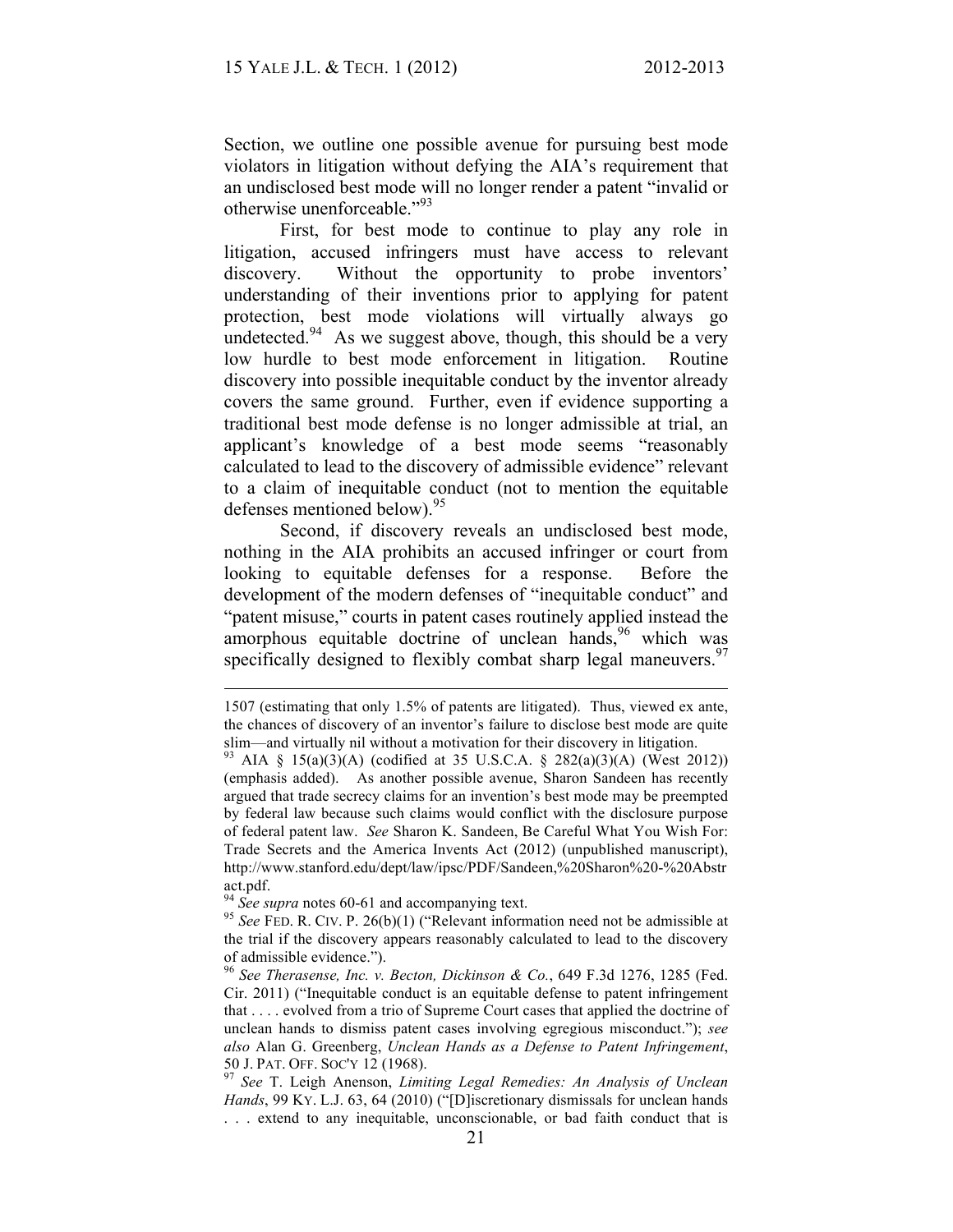Though it gradually fell out of fashion, we are aware of nothing that would prevent an accused infringer from invoking the doctrine now as a basis for a modicum of relief in a patent case short of invalidity or unenforceability of the patent in suit. $98$  In fact, unclean hands seems perfectly suited for that purpose—the doctrine "extend[s] to any inequitable, unconscionable, or bad faith conduct that is connected to the case<sup>"99</sup> and grants courts a "wide" range . . . of discretion in refusing to aid [an] unclean litigant."<sup>100</sup>

Relying on unclean hands, a court could at minimum dismiss a parallel trade secret claim brought in a case where the asserted trade secret should have been disclosed as the best mode in the inventor's patent.<sup>101</sup> Accused infringers can reasonably argue that it is unjust for courts to allow patentees to violate the best mode requirement and then improperly reap the benefits of their misconduct by turning to trade secrecy. Most importantly, because this remedy only limits the patentee's recourse to trade secret protection without impacting her patent claims at all, it would not run afoul of the AIA's restriction on best mode litigation defenses.

In fact, unclean hands could do even more work for an accused infringer facing a best mode violator by, for example, limiting the types of available relief in the underlying patent case. Patent claims are not completely sacrosanct under § 15 of the AIA; rather, it precludes only those responses to a best mode violation that would render the patent invalid or unenforceable. Thus, courts could presumably rely on unclean hands to limit a patentee's equitable remedies, specifically injunctive relief, for failing to disclose best mode. It is long established that a plaintiff "cannot be awarded equitable remedy where it has gained an advantage by

connected to the case. For reasons of court and party protection, judges have invoked unclean hands to preclude an assortment of common law and statutory causes of action.").  $98 \text{ In addition to serving as the underlying basis for both the inequitable conduct.}$ 

and patent misuse doctrines in patent law, *see id.*, unclean hands has also long been applied in copyright and trademark law. *See, e.g.*, Supermarket of Homes, Inc. v. San Fernando Valley Bd. of Realtors, 786 F.2d 1400, 1408 (9th Cir. 1986) (applying "[t]he defense of unclean hands by virtue of copyright misuse"); Metro Publ'g., Ltd. v. San Jose Mercury News, Inc., 861 F. Supp. 870, 880-81 (N.D. Cal. 1994) (barring trademark infringement and dilution

claims for unclean hands).<br><sup>99</sup> Anenson, *supra* note 97, at 64.<br><sup>100</sup> Precision Instrument Mfg. Co. v. Auto. Maint. Mach. Co., 324 U.S. 806, 815 (1945). <sup>101</sup> *See* Cataphote Corp. v. Hudson, 422 F.2d 1290, 1295-96 (5th Cir. 1970)

<sup>(&</sup>quot;Protection of trade secrets is an equitable doctrine. Secrets obtained by wrongful means are not entitled to protection, and the 'unclean hands' doctrine may apply to deny the [rightsholder] protection.").